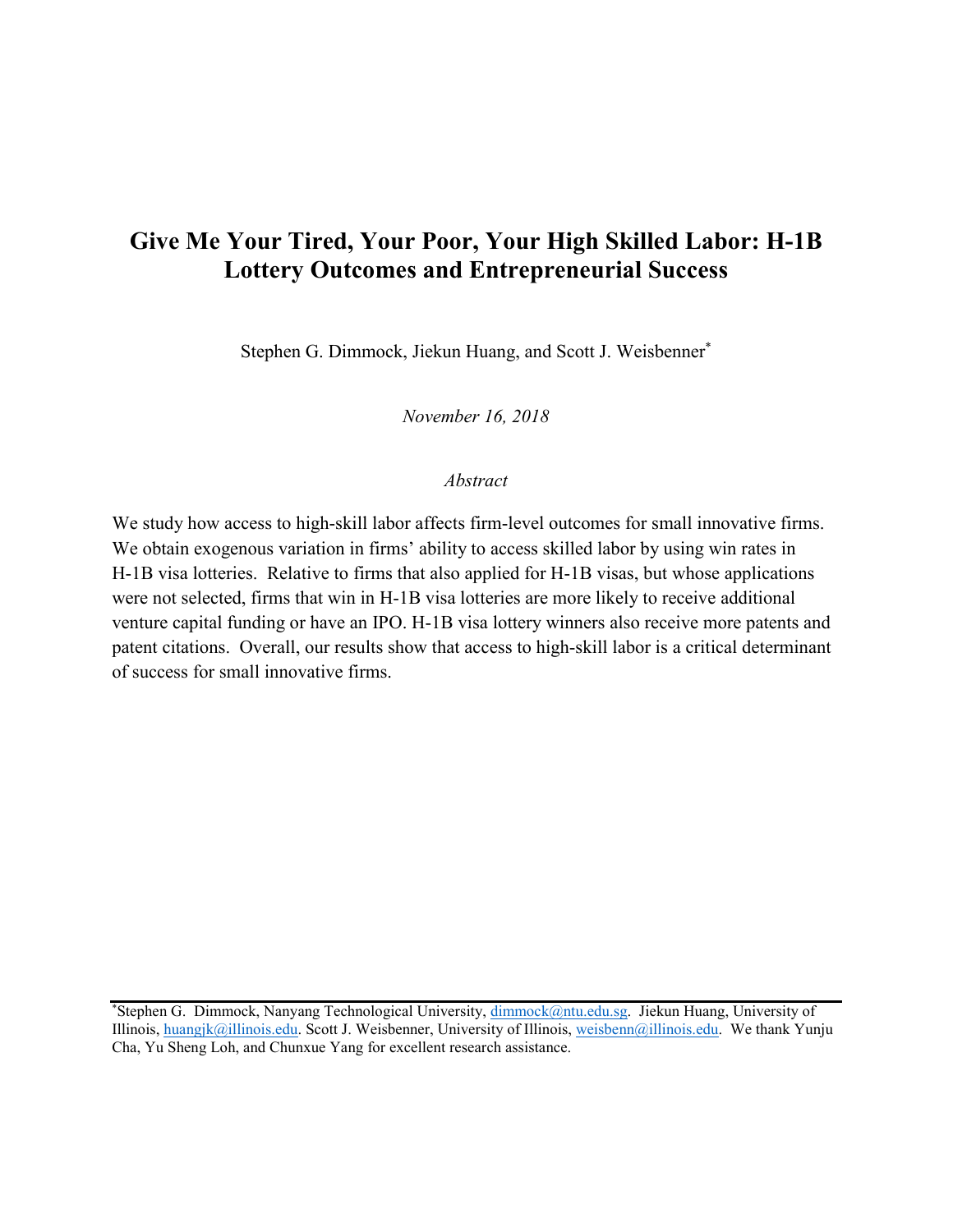There is considerable debate about the desirability of allowing high-skill foreign workers to enter the country. Proponents argue that there is a shortage of high-skilled labor, creating a need for foreign workers. Accordingly, access to high-skilled foreign workers may benefit domestic firms, increasing investment and innovation. Yet, critics content that, instead of filling a skill gap, foreign workers merely displace American workers and have little effect on investment and innovation by firms. Despite the intense debate, there is little evidence on the effect of high-skill foreign workers on firm-level outcomes.

In the United States, for-profit firms can access high-skill foreign workers through the H-1B visa system. For each government fiscal year, there is a fixed quota of H-1B visas available.<sup>[1](#page-1-0)</sup> During years in which the demand for H-1B workers exceeds the available quota of H-1B visas, the visas are allocated through a "lottery."[2](#page-1-1) These H-1B visa lotteries provide an ideal setting to identify the causal effect of highly skilled foreign workers on the success of firms. These lotteries provide exogenous variation in the supply of H-1B visas across firms that are ex ante similar, which enables us to isolate the effect of high-skilled foreign labor on firms' outcomes without contamination from confounding factors.

Specifically, in this paper we exploit exogenous variation in firms' H-1B visa lottery outcomes to identify how access to high-skill foreign workers affects the success of venture capital (VC) funded start-up firms. Such VC funded firms depend heavily on the human capital of their employees. For such firms, high skill workers can contribute to the success of the firm

 $\overline{a}$ 

<span id="page-1-0"></span> $<sup>1</sup>$  The H-1B visa quota does not apply to hiring by universities and certain non-profit firms. In this paper, we study</sup> for-profit firms that are subject to the quota.

<span id="page-1-1"></span><sup>2</sup> U.S. Citizenship and immigration Services uses "a computer-generated random selection process" to allocate H-1B visas when applications exceed the quota. For example, se[e https://www.uscis.gov/news/alerts/uscis-completes-h-](https://www.uscis.gov/news/alerts/uscis-completes-h-1b-cap-random-selection-process-fy-2019)[1b-cap-random-selection-process-fy-2019.](https://www.uscis.gov/news/alerts/uscis-completes-h-1b-cap-random-selection-process-fy-2019)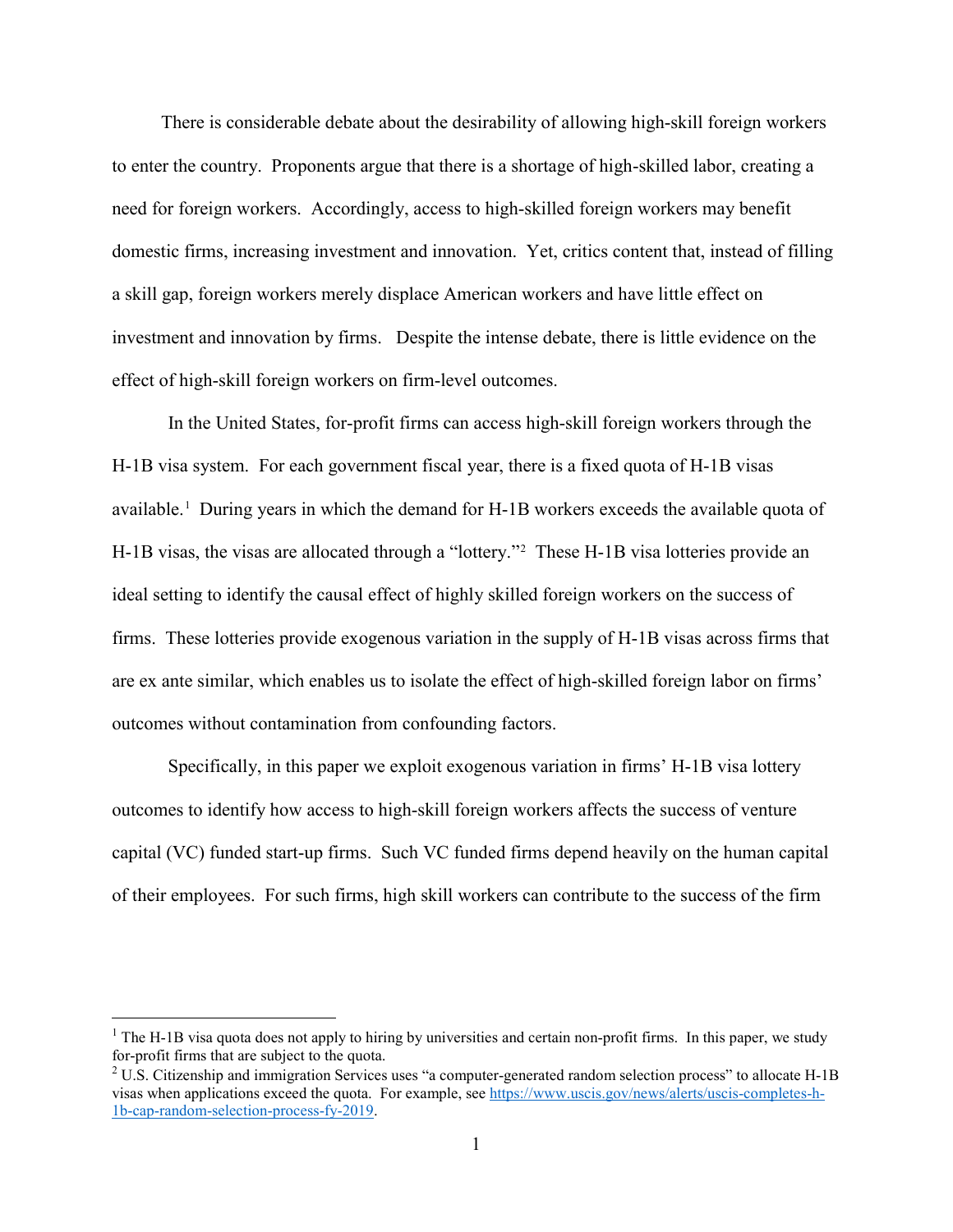by increasing productivity and innovation. If high-skilled foreign workers are valuable assets for start-up firms, other things equal, access to foreign talent should lead to better firm outcomes.

We construct a sample of start-up firms in the Crunchbase dataset that file H-1B petitions for fiscal years in which the lotteries are held for all H-1B visas. We find that a higher win rate in H-1B lotteries positively predicts the likelihood of receiving funding, in the form of VC financing, a sizeable acquisition, or an IPO, during the next three years. This result is robust to controlling for a number of firm characteristics, such as the amount raised in prior funding rounds, the number of H-1B applications, and the average salary of the H-1B petitions. We further control for a host of fixed effects including industry-year and city-year fixed effects, or industry-city-year fixed effects. The economic magnitude of the result is large. For example, a one standard deviation increase in the win rate is associated with a 4.66 percentage point increase in the likelihood that the firm receives subsequent funding (a 32.7% increase relative to the baseline funding rate). Strikingly, the magnitude of this effect is little changed by the inclusion of controls or various fixed effects, indicating that the H-1B visa shock is random and uncorrelated with observable firm characteristics.

Since going public is the most desirable outcome for start-up firms (e.g., Brau, Francis, and Kohers, 2003), we examine the effect of H-1B visa lottery outcomes on the probability of an IPO. We find that firms with higher win rates in the H-1B lottery are significantly more likely to go public. The economic magnitude of this result is large. For example, a one standard deviation increase in the win rate is associated with a 0.98 percentage point increase in the probability of an IPO, representing a 23.4% increase relative to the baseline IPO rate.

Our data also enable us to observe the occupations for H-1B visa applicants. We therefore restrict the sample to firms whose applicants are all for the same occupation and further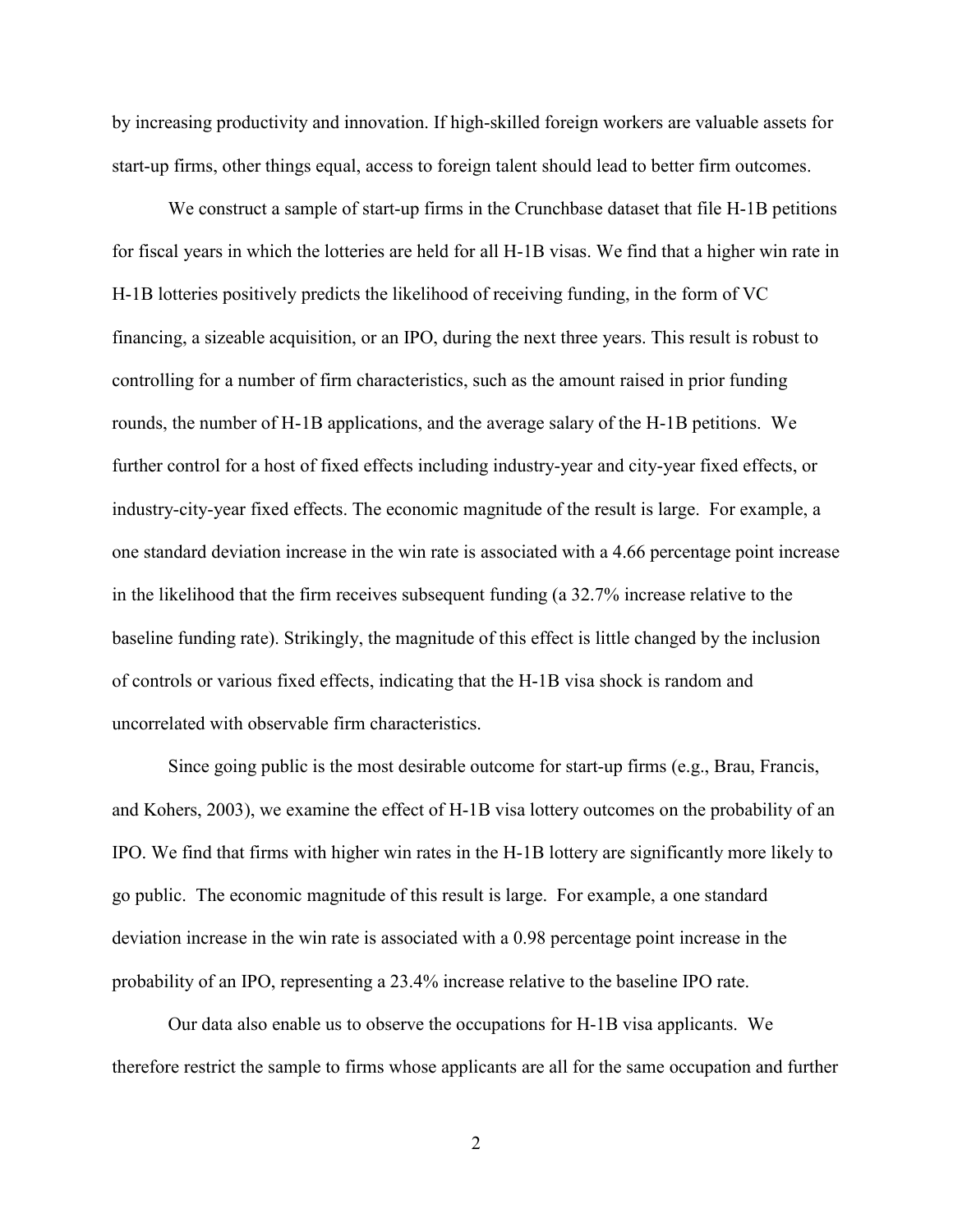include occupation-year fixed effects in our regressions. In our most stringent specification, we essentially compare the funding outcome for firms with similar characteristics that are in the same industry, same city, and same year, and apply for foreign workers in the same occupation. We find that the magnitude of the coefficients is little changed compared to those in the baseline regressions. These results further mitigate the concern that our win rate measure might be correlated with unobserved factors that affect both the win rate and the funding outcomes.

We next examine one possible mechanism through which high-skill foreign workers could affect the outcomes of start-up firms – through their contribution to innovation. To test this, we match firms in our sample with patent data from the United States Patent and Trademark Office (USPTO) and construct five measures of innovation performance: an indicator for whether a firm applies for any patents that are later approved, the number of patents, the adjusted number of patents, the number of adjusted citations, and the average number of adjusted citations per patent. We find that the win rate in the H-1B visa lottery has a significant positive effect on innovation outcomes across the five measures. The economic magnitudes of the results are large. For example, a one standard deviation increase in the win rate is associated with a 6.3% increase in the number of patents and a 5.3% in the number of adjusted patent citations. These results suggest that highly skilled foreign workers contribute to the innovation success of start-up firms.

Our paper contributes to the literature on the economic impacts of high-skilled foreign workers. Kerr and Lincoln (2010) show that increases in the H-1B admission cap (at the national level) lead to increased patenting by Indians and Chinese in cities and firms that are more dependent on the H-1B program. However, using H-1B visa lotteries in two fiscal years during which only a relatively small fraction of the visas are allocated through lotteries, Doran, Gelber, and Isen (2016) find that winning additional H-1B visas generally has insignificant and at most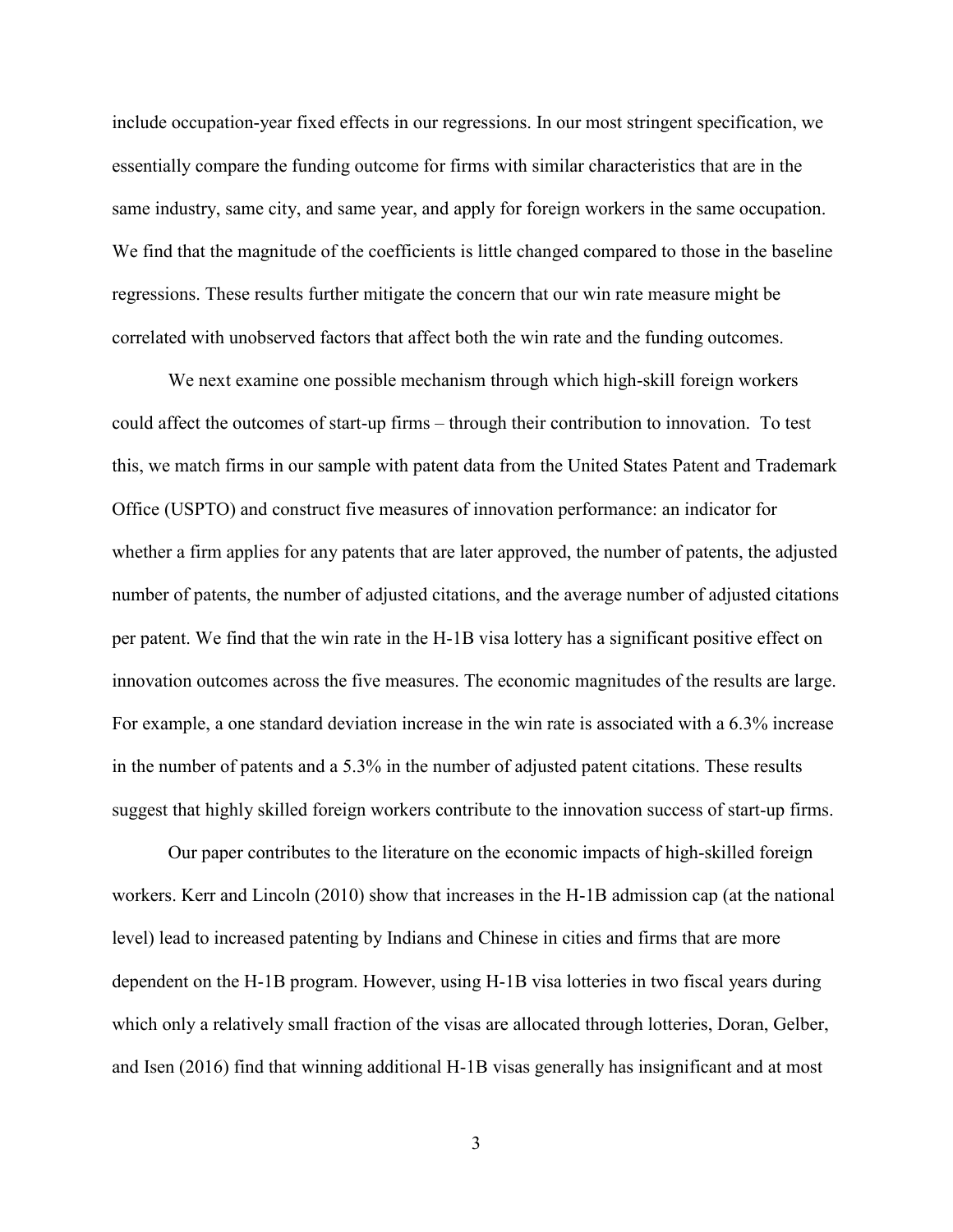modest effects on firms' patenting outcomes and that these H-1B workers substantially crowd out the employment of other workers. Peri, Shih, and Sparber (2015) show that negative shocks in the supply of H-1B visas induced by the lotteries at the city level lead to reduced employment growth in both foreign and domestic-born workers, suggesting a complementarity between the two. Our paper complements the existing studies by using the variation in the supply of H-1B visas at the firm level for four years when all H-1B visas are allocated through lotteries and focusing on the funding and patenting outcomes of start-up firms.

Our study has important policy implications. The findings that a higher win rate in H-1B visa lotteries leads to improved funding and patenting outcomes of start-up firms suggest that foreign talents do not simply displace domestic U.S. workers at start-up firms, but rather bring valuable human capital that is otherwise hard to obtain by these firms. Thus, our results, suggest that a more open immigration policy on highly skilled workers may be warranted as it aids in the development of small innovative firms.

The rest of the paper is organized as follows. Section 1 discusses the background on H-1B visa lotteries. Section 2 describes our data sources and reports summary statistics. Section 3 presents our main empirical results. Section 4 contains robustness tests related to occupational categories. Section 5 presents results for patenting and innovation, and Section 6 concludes.

#### **1. Background on H-1B Visas**

The purpose of the H-1B visa is to allow U.S. employers to hire skilled foreign workers in specialty occupations "that requires (a) theoretical and practical application of a body of highly specialized knowledge and (b) attainment of a bachelor's or higher degree in the specific specialty (or its equivalent) as a minimum for entry into the occupation in the United States" (U.S.C.  $\oint$ 1184(i)(1)). An H-1B visa permits the holder to work in the U.S. for three years,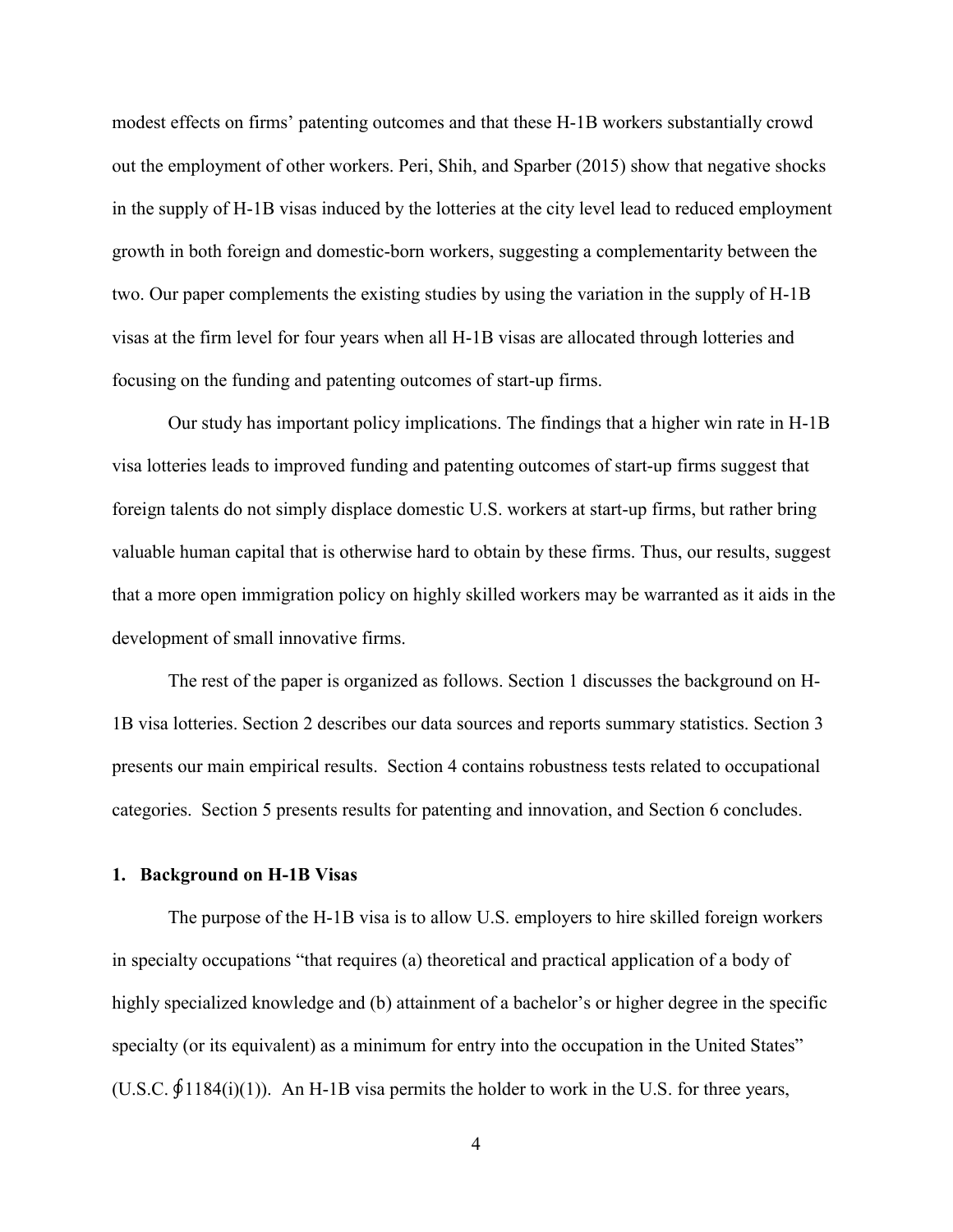renewable up to a total of six years, and the employer can sponsor the H-1B visa holder for permanent residency.

For an individual to receive an H-1B visa they must have an offer of employment from a U.S. firm. The firm must file a Labor Condition Application (LCA) with the Department of Labor, stating that the employment offer complies with the requirements of the H-1B visa program. The LCA includes information about the firm, such as its name, address, and industry. The LCA also includes information about the position, such as the salary, starting date, job title, and Standard Occupational Classification (SOC) code. [3](#page-5-0) . If the Department of Labor certifies the LCA, the potential employee may apply for an H-1B visa by submitting an I-129 petition to U.S. Citizenship and Immigration Services (USCIS).

The number of H-1B visas available to for-profit firms is capped in each federal government fiscal year (beginning on October 1 and ending September 30 of the subsequent year). During our sample period, the quota of available new H-1B visas was capped at 65,000 per fiscal year (the regular cap), with an additional quota of 20,000 H-1B visas available for individuals who hold a master's degree or Ph.D. from an eligible and accredited U.S. university (the master's cap). The quotas apply only for new H-1B applications (not renewals or transfers between employers) made by for-profit firms (e.g., universities are not subject to the cap).

LCAs can be filed up to six months before the employment starting date and typically take at least a week to be approved. The USCIS begins processing applications on April 1 for positions beginning in October of that year, and continues to process applications until that year's quota has been filled. Because of the sequential approval process, firms frequently "predate" LCA applications by filing LCAs in January, February, or March, giving a start date that is

 $\overline{a}$ 

<span id="page-5-0"></span><sup>&</sup>lt;sup>3</sup> The Standard Occupational Classification system was created by the Bureau of Labor Statistics to assign standardized codes for jobs. Se[e https://www.bls.gov/soc/.](https://www.bls.gov/soc/)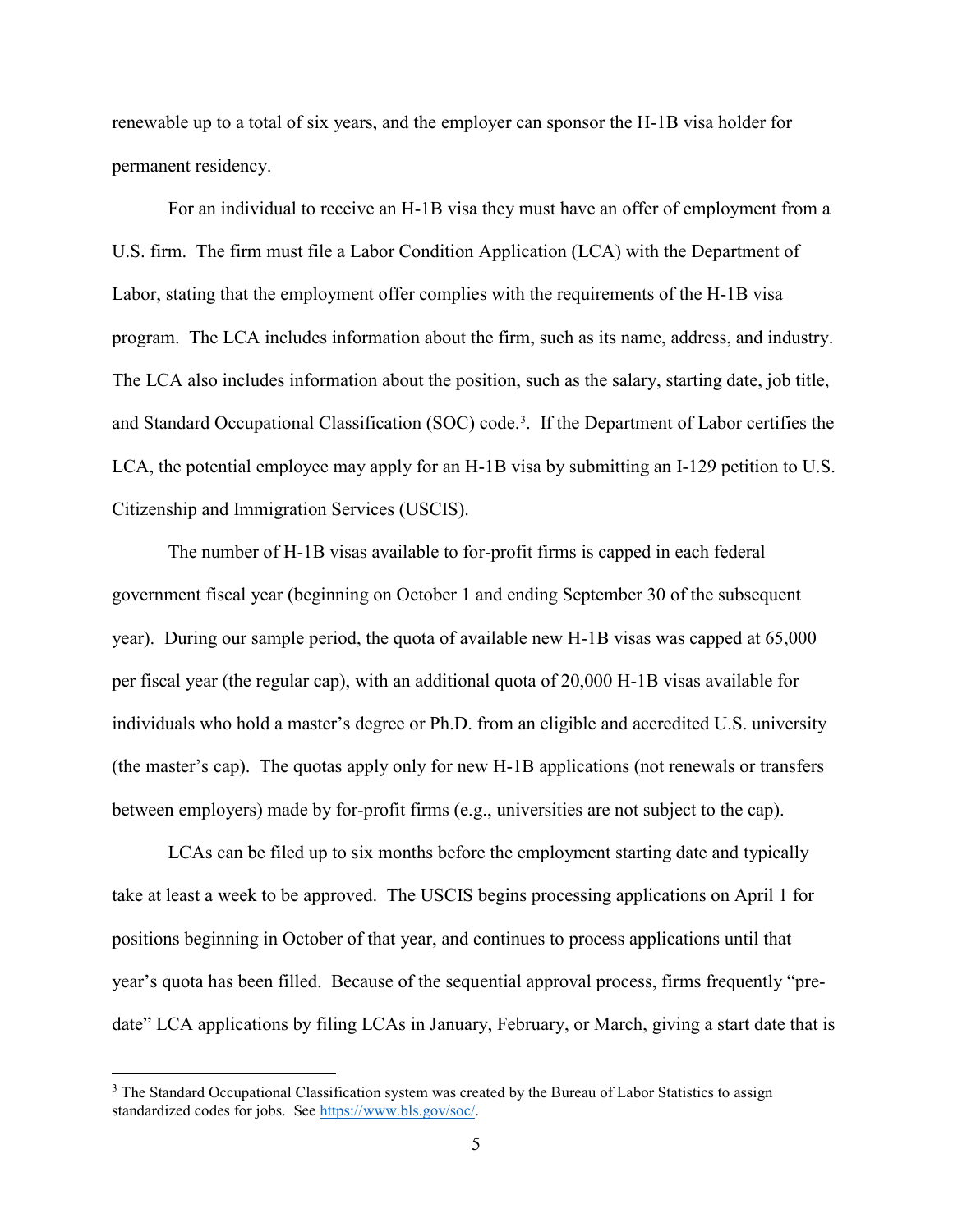six months in the future. Pre-dated and approved LCAs can then be used to file I-129 petitions immediately at the beginning of April, effectively front-running applicants who wait until April to apply for an LCA. See Peri, Shih, and Sparber (2015) for further discussion of pre-dating.

 For fiscal years 2008, 2009, and each fiscal year beginning from 2014 onward, *all* new H-1B visas were allocated by USCIS lotteries using "a computer-generated random selection process," because the quota of available H-1B visas was oversubscribed within the filing period (i.e., the first five business days of April preceding the fiscal year). [4](#page-6-0) In other years, because the cap was reached after the filing period, the majority of the visas were granted on a first-come, first-served basis. In each year when the cap was reached within the filing period, USCIS first conducted a lottery to assign the 20,000 H-1B visas available under the master's cap. After this lottery, the unselected applicants from the master's cap lottery are pooled with the applicants who are not eligible under the master's cap, and a second lottery is conducted to assign the remaining 65,000 H-1B visas. Thus, individuals eligible for the master's cap pool have a higher probability of receiving an H-1B visa relative to ineligible applicants.

### **2. Data and Variables**

 $\overline{a}$ 

Our study combines data from multiple sources. First, we obtain data on H-1B visa applications and approvals from the Department of Labor and U.S. Citizenship and Immigration Services (USCIS). Second, we identify a set of private start-up companies, and obtain data on these companies, from Crunchbase. Finally, we obtain data on patents from the public use PatentsView data files, made available by the United States Patent and Trademark Office (USPTO).

<span id="page-6-0"></span><sup>4</sup> For example, see [https://www.uscis.gov/news/alerts/uscis-completes-h-1b-cap-random-selection-process-fy-2019.](https://www.uscis.gov/news/alerts/uscis-completes-h-1b-cap-random-selection-process-fy-2019)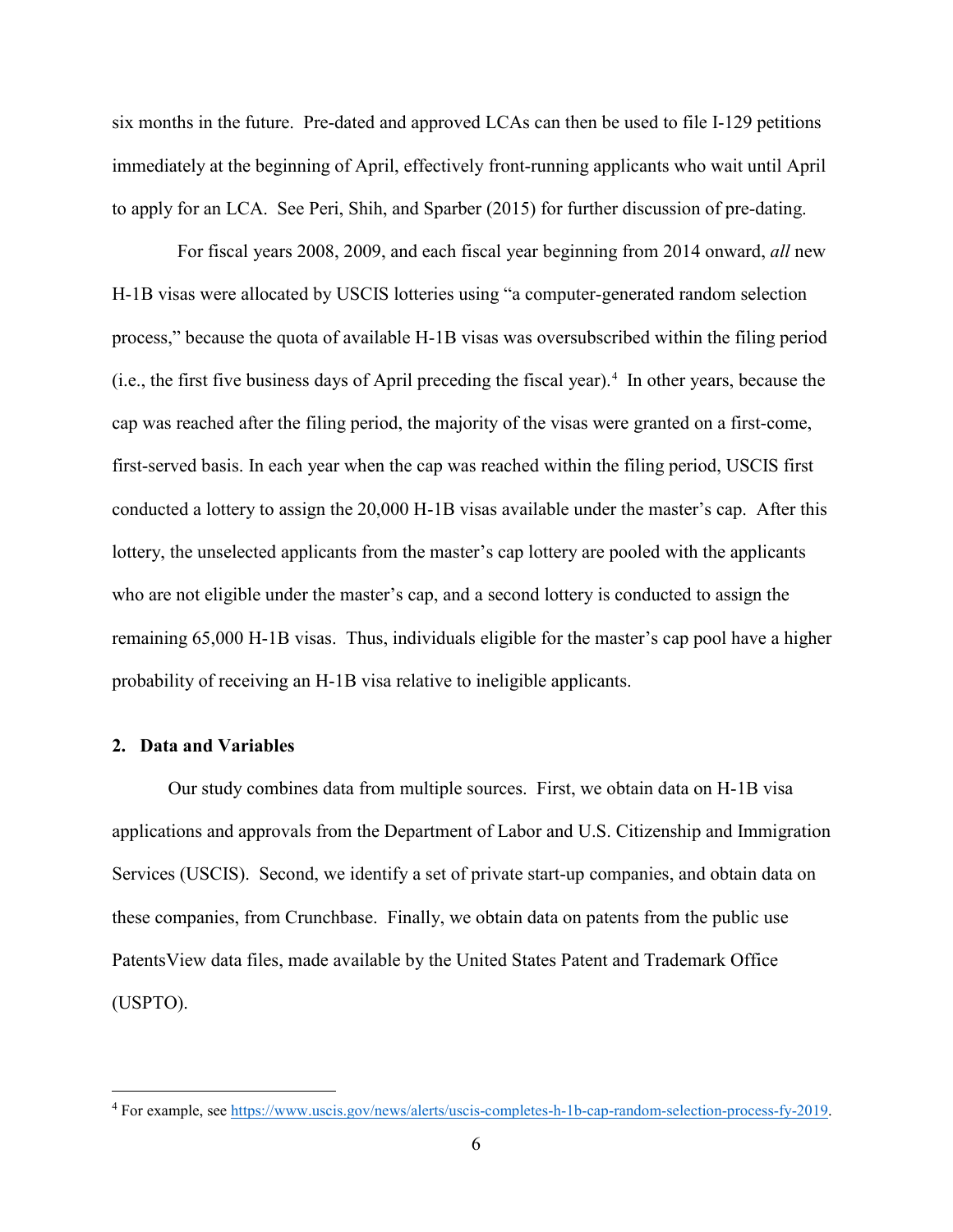To construct our sample of firm-fiscal year observations, we begin with the set of Crunchbase firms that meet the following criteria: (1) is not public as of the beginning of the fiscal year, (2) has completed at least one round of financing, and (3) the dollar amount of the prior financing is available. Using firm names and addresses, we match the Crunchbase firms to the H-1B data and retain the firms that applied for at least one H-1B visa as described earlier. There are 1,998 unique firms meeting these criteria and 2,800 firm-year observations. Consistent with prior studies of start-ups, such as Wang (2017), the firms in our sample are concentrated in a few states: 48.9% in California, 9.9% in Massachusetts, and 8.8% in New York.

#### *2.1. H-1B Visa Data*

 $\overline{a}$ 

We obtain data on approved H-1B applications from USCIS through a Freedom of Information Act (FOIA) request. The data provide the number of new H-1B applications that are approved by USCIS for each employer in each government fiscal year. Our analyses focus on fiscal years 2008, 2009, 2014, and 2015, because in these fiscal years all new H-1B visas were granted through lotteries. In contrast, for fiscal years 2010-2013 there was less demand for new H-1B visas and most applications were not subject to a lottery.

We obtain data on companies' Labor Condition Applications (LCA) from the Department of Labor.[5](#page-7-0) The data provide detailed information for each H-1B application, including job information such as the job title, occupation, salary, and the intended starting and ending dates; employer information such the firm's name, address, and NAICS code; and the status of the application (i.e., whether it is certified, withdrawn, or denied). Following Peri, Shih, and Sparber (2015), we use the number of certified LCAs for H-1B visas filed by a firm in January through April with a start date that is five to six months in the future as a proxy for the firm's

<span id="page-7-0"></span><sup>&</sup>lt;sup>5</sup> The data are available at  $\frac{https://www.foreignlaborcert.doleta.gov/performancedata.cfm.}{}$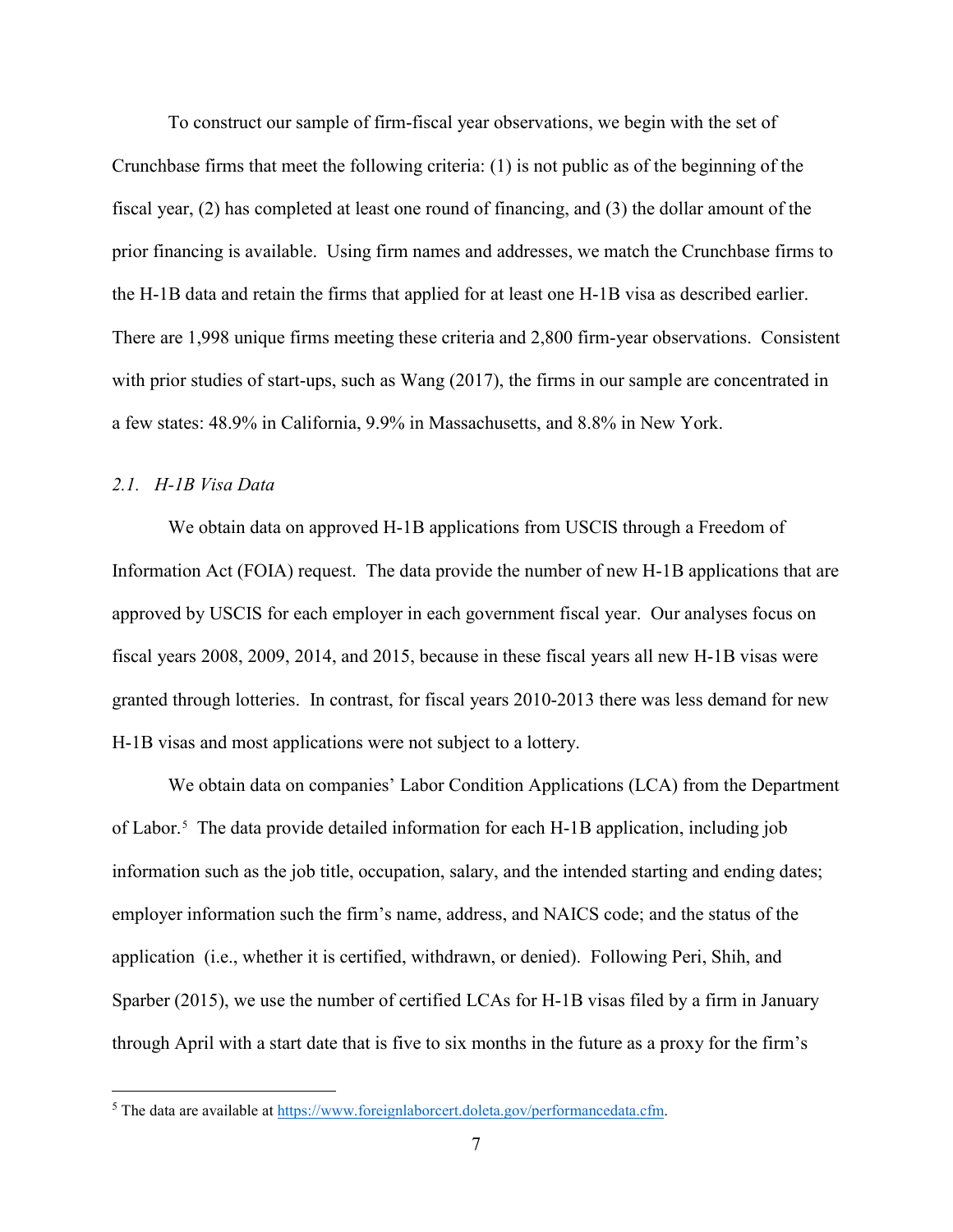demand for new H-1B workers in the upcoming fiscal year. Even with the requirement that the start date is five to six months in the future, our sample of LCAs will include some applications that are for either renewals or transfers of existing H-1B visa holders instead of for new H-1B visas. Table 1 shows that the average firm in the sample applies for 2.7 H-1B visas, but this variable is positively skewed; 57% of the sample applies for a single visa and only 3.7% apply for more than five.

We divide the number of approved new H-1B visas by the number of applications to create our key explanatory variable, *Win Rate*. Table 1 shows the average *Win Rate* for firms in the sample is 29%. We note that this is somewhat lower than the lottery success rates provided by the USCIS, as the denominator of the *Win Rate* variable (the number of applications) contains some applications for renewals and transfers of H-1B workers who are already employed in the U.S.

In the LCA filing, companies are required to state the salary offered to the H-1B visa candidate. For companies that file multiple LCAs in a given fiscal year, we take the average of the reported salaries. As Table 1 shows, the average (median) salary offered to the H-1B candidates is \$85,128 (\$80,434). Because salary is related to the economic value of the employee to the company, in our tests we control for the natural logarithm of salary.

#### *2.2. Crunchbase Data*

We obtain data on start-up firms from Crunchbase, a crowd-sourced database that tracks events related to start-up companies, especially those in high-tech sectors. As of December 2017, the dataset covers over 113,000 firms and more than 280,000 events (including private funding rounds, IPOs, and acquisitions). For each start-up firm, the data provide the name, address, and industry of the firm and detailed information on the events (e.g., the date, type, and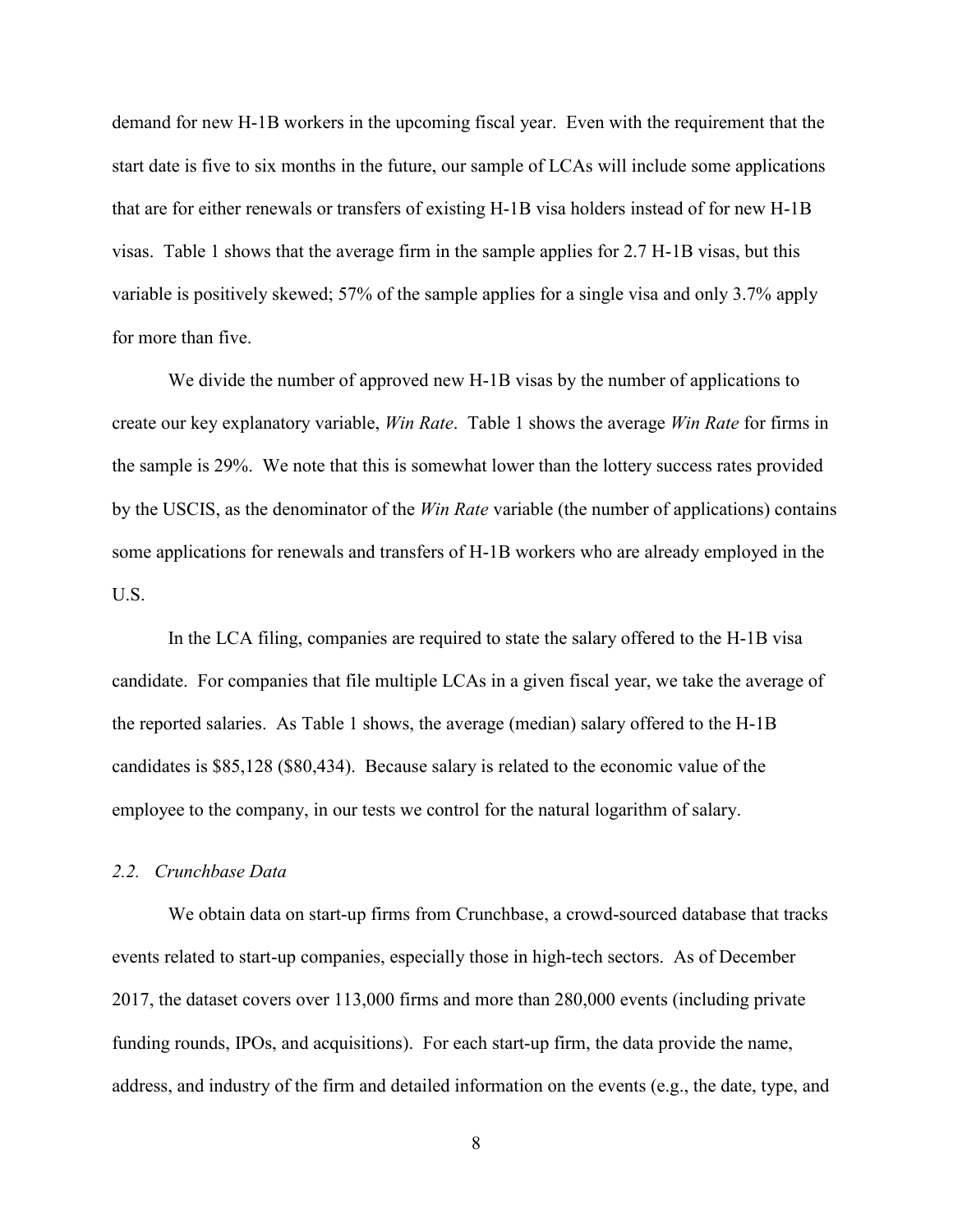amount of a funding round and the date of an IPO or acquisition). To ensure the Crunchbase data for the firm is sufficiently detailed, we limit our sample to firms that have completed at least one round of prior financing and report the dollar amount of prior financing. Because our focus is on start-ups, we exclude firms that have already gone public. We then match firms in the Crunchbase data with employers in our H-1B data using names and addresses.

A number of recent studies have examined the Crunchbase data and its reliability. Dalle, den Besten, and Menon (2017) compare the Crunchbase database with the OECD Entrepreneurship Financing Database and with the VentureXpert database, and conclude that "…the coverage is very comprehensive, especially for start-ups located in the United States." Ling (2016) manually compares transaction amounts for a subsample of Crunchbase firms with data from business publications and VentureXpert, and finds that the Crunchbase data are accurate. Wang (2017) argues that Crunchbase is the best available data source for early stage innovation.

From the Crunchbase data we create several control variables. The summary statistics in Table 1 show that firms in the sample have completed an average of 2.8 prior rounds of financing, have received an average of \$39.6 million in prior external financing, had their first financing round 56.4 months ago, and the most recent round 26.7 months ago.

Using the Crunchbase data, we create three dependent variables based on indicators of firm success. All variables are based on events that occur during the three year period beginning in October of the year of the H-1B lottery. First, following Hochberg, Ljungqvist, and Lu (2007), we use receiving additional funding, either from additional venture capital funding or an IPO, as an interim measure of a firm's success. Additional venture capital funding is a reasonable interim signal of the firm's success. Venture capital funds typically fund portfolio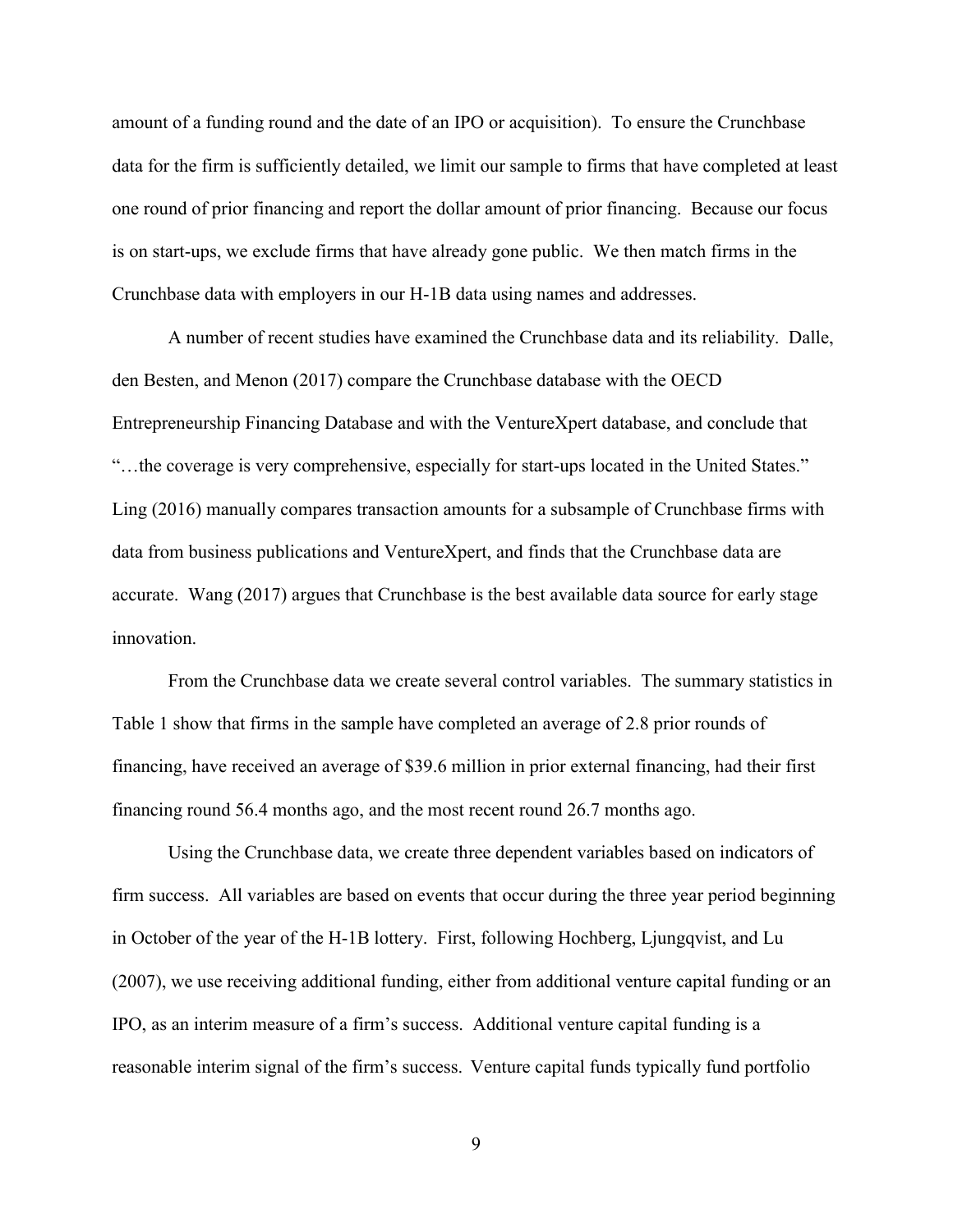companies using staged financing; to allow the VC to cut its losses easily, VCs typically provide limited funding, monitor the portfolio company, and provide additional funding only if the company's performance is satisfactory (Gompers, 1995; Tian, 2011).<sup>[6](#page-10-0)</sup> Second, as is common in the literature, we use having an initial public offering (IPO) as a measure of success. Third, following Bernstein, Giroud, and Townsend (2016) we use being acquired for at least \$25 million as a measure of success. The \$25 million cutoff is to screen out acquisitions that do not represent successful exits.

From these three types of events we create three dependent variables. *Funded* is an indicator variable equal to one for the 49.2% of firms that received additional venture capital financing, had an IPO, or were acquired. *IPO* is an indicator variable equal to one for the 4.2% of firms that had an IPO. Exit is an indicator variable equal to one for the 9.7% of firms that had a successful exit – either via IPO or an acquisition.

#### *2.3. Patent Data*

 $\overline{a}$ 

A large number of prior studies use the number of patents and patent citations as measures of innovative success,[7](#page-10-1) and numerous studies show these variables are correlated with the value of innovation.<sup>[8](#page-10-2)</sup> To examine innovation in our sample, we obtain patent data from the USPTO data tables provided through PatentsView, [9](#page-10-3) and match Crunchbase firms to the patent assignee identifiers in the PatentsView data using firm names and locations. The PatentsView

<span id="page-10-0"></span><sup>&</sup>lt;sup>6</sup> Similarily, Kerr, Lerner, and Schoar (2014) use receiving venture capital funding as a measure of success for angel funded firms.

<span id="page-10-1"></span><sup>&</sup>lt;sup>7</sup> Lerner and Seru (2017, Appendix 1) list 68 papers that use patent data published in the top three finance journals from 2005-2017.

<span id="page-10-2"></span><sup>8</sup> For example, see Pakes (1985), Griliches (1990), Trajtenberg (1990), Austin (1993), Hall, Jaffe, Trajtenberg (2005), and Kogan, Papanikolaou, Seru, and Stoffman (2017).

<span id="page-10-3"></span><sup>&</sup>lt;sup>9</sup> The PatentsView data tables are available at  $\frac{http://www.patentsview.org/download/}{http://www.patentsview.org-download/}.$  In this paper, we use the data files as of the May 28, 2018 update. The advantage of the PatentsView database is that it is regularly updated. In contrast, other patent databases, such as the NBER patent database, do not include data for recent years.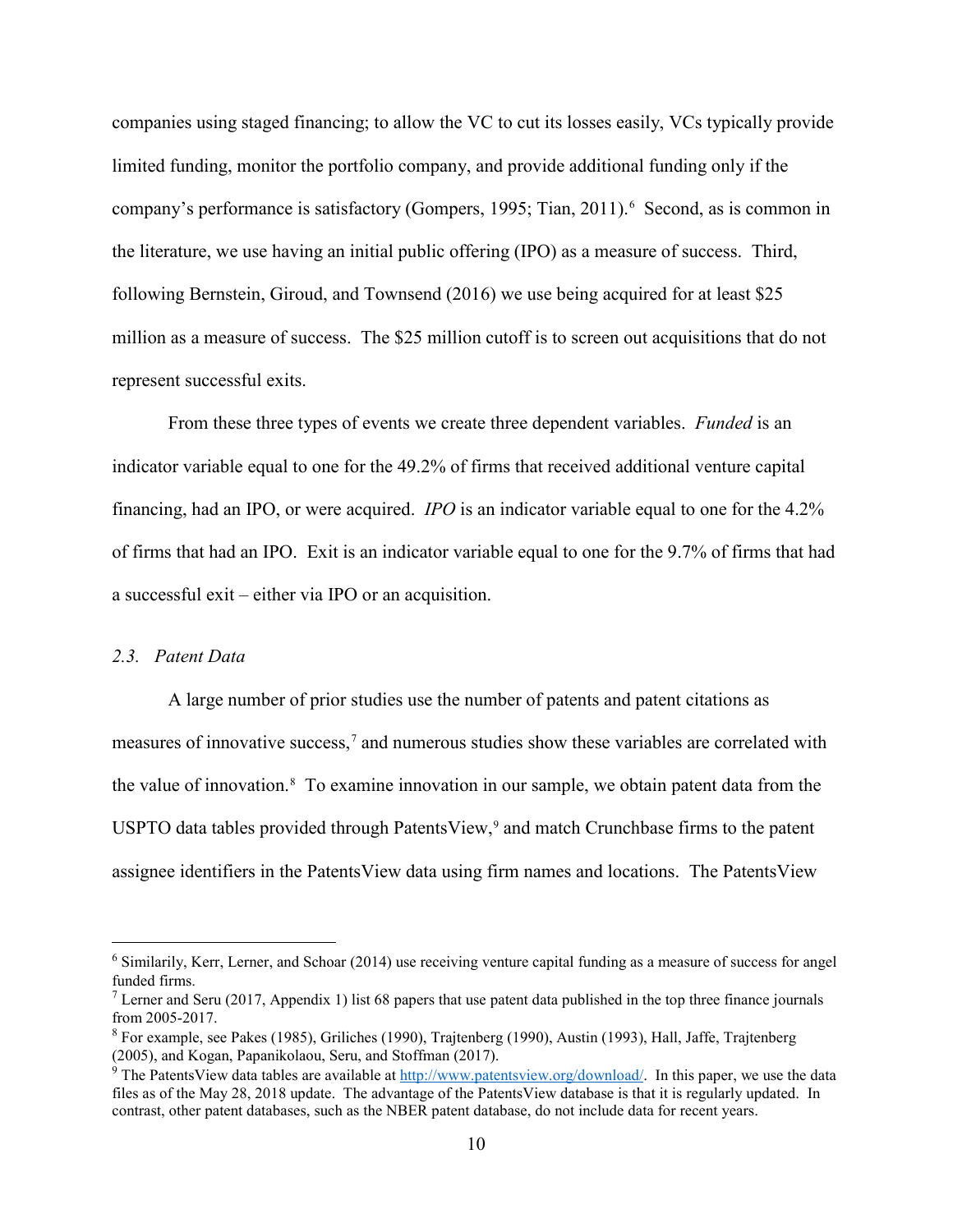dataset includes information on all patents granted between January 1976 and December 2017, including information about technology classes and citations. For each approved patent, the dataset provides both the application date and the approval date. We match the Crunchbase and H-1B sample to the PatentsView data using firm names and locations.

Using the PatentsView data, we create several dependent variables that measure the firms' innovative output. Each of these variables is based on approved patents that the firm applied for during the three year period that the H-1B visa applied for would be valid.<sup>[10](#page-11-0)</sup> In the regressions, we control for lagged values of the dependent variable, based on the three year period before the H-1B visa lottery application period.<sup>[11](#page-11-1)</sup>

Following the literature, we adjust both the number of patents and the number of citations based on the year of application and technology category. Hall, Jaffe, and Trajtenberg (2001, 2005) argue that un-adjusted patent variables are subject to truncation bias and are not directly comparable across time or technology categories. Truncation bias in the number of patents occurs because we observe only approved patent applications. Patent approval takes an average of two years but can take considerably longer (e.g., see Dass, Nanda, and Xiao (2017) and Lerner and Seru (2017)). As a result, recent patent applications that are still undergoing the approval process are unobservable. Truncation bias in the number of citations occurs because patent citations accumulate over time; thus, citation counts are not comparable across patents of different vintages. Further, patent counts and citations are not directly comparable across different technological categories, because of differences in patenting rates, approval rates, and

 $\overline{a}$ 

<span id="page-11-0"></span> $10$  For example, for fiscal year 2008 our dependent variable would include patents applied for during the period October 1, 2007 thought September 30, 2010, because this is the period during which the H-1B visa holder would be allowed to work for the firm.

<span id="page-11-1"></span> $11$  For example, for fiscal year 2008 the USCIS began accepting applications on April 1, 2007. Accordingly, the control variables are based on approved patents applied for during the period April 1, 2004 through March 31, 2007.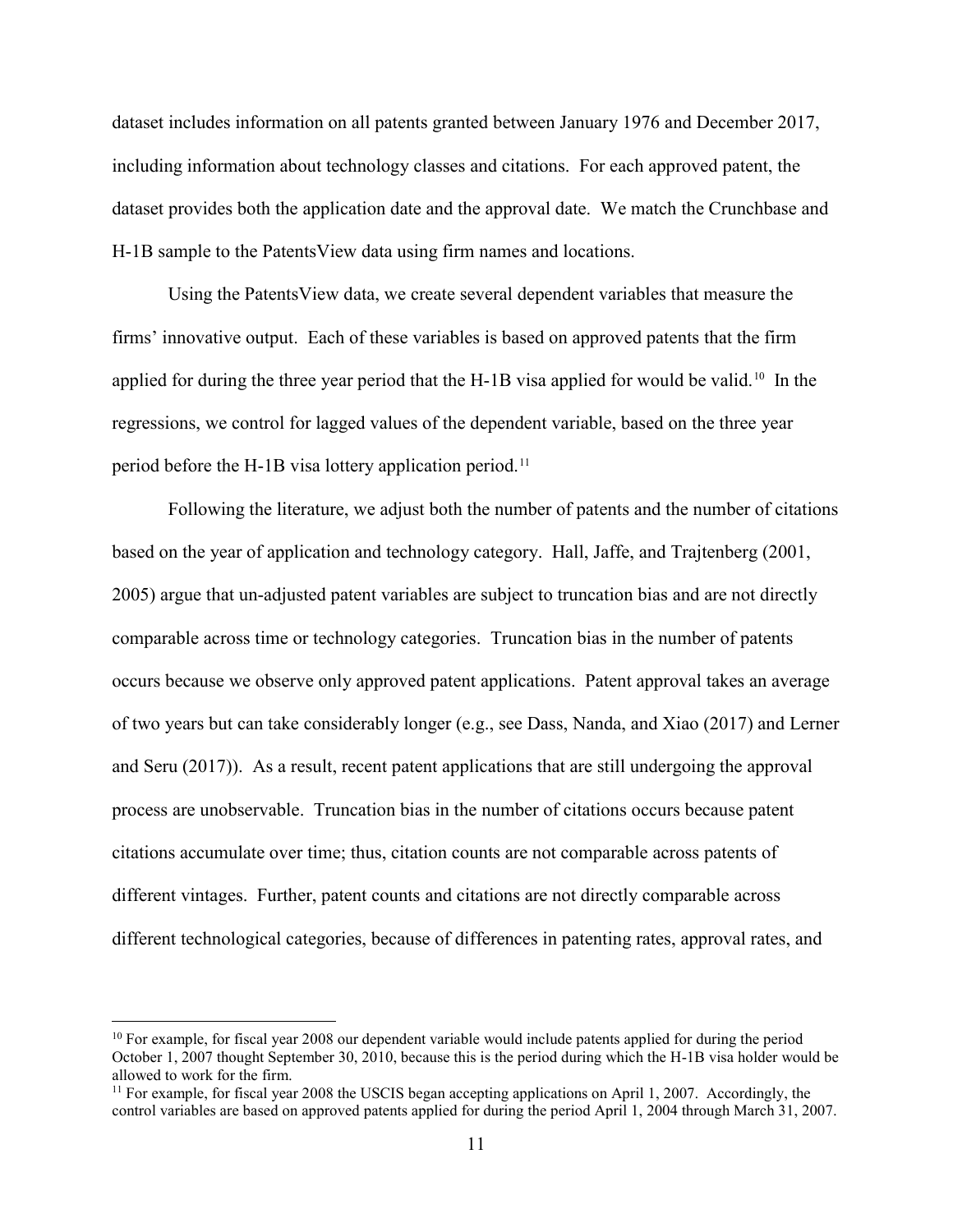typical citation life-cycles, among other reasons (see Dass, Nanda, and Xiao (2017) and Lerner and Seru (2017)).

To adjust for these problems, we follow Hall, Jaffe, and Trajtenberg (2001, 2005), Lerner, Sørensen, and Strömberg (2011), Bena and Li (2014), and Seru (2014) and adjust both the number of patents and citations per patent. We adjust the number of patents as follows. First, for each technology category and year, we compute the average number of patents per firm (conditional on the firm having at least one patent in the category-year). Second, we scale each patent by the average found in the first step. Third, we sum the scaled number of patents across all (approved) patents applied for by the firm in that year. Similarly, we adjust the citations per patent by first computing the average number of citations per patent in a given technology classyear. Second, we scale the citations per patent using this average. Third, we sum the scaled citations per patent across all (approved) patents applied for by the firm in that year.[12](#page-12-0)

The summary statistic in Table 1 show that 32% of the firms in our sample have at least one patent in the three year period following inclusion in our sample and the average number of patents is 5.4. Patent numbers are highly skewed, however, with less than 1% of the firms responsible for half of the approved patents.

### **3. Main Results**

 $\overline{a}$ 

#### *3.1. H-1B Visa Lottery Outcomes and Additional Financing*

The dependent variable in Table 2 is *Funded*, an indicator variable equal to one hundred if the company receives additional venture capital funding, is acquired for at least \$25 million, or

<span id="page-12-0"></span><sup>&</sup>lt;sup>12</sup> Recently, Dass, Nanda, and Xiao (2017) and Lerner and Seru (2017) document that these adjustment methods are less effective towards the end of any given sample period (when truncation issues are more severe). As an additional robustness test, in Internet Appendix Table 2 we replicate all patent results using only data from the 2008 and 2009 fiscal years.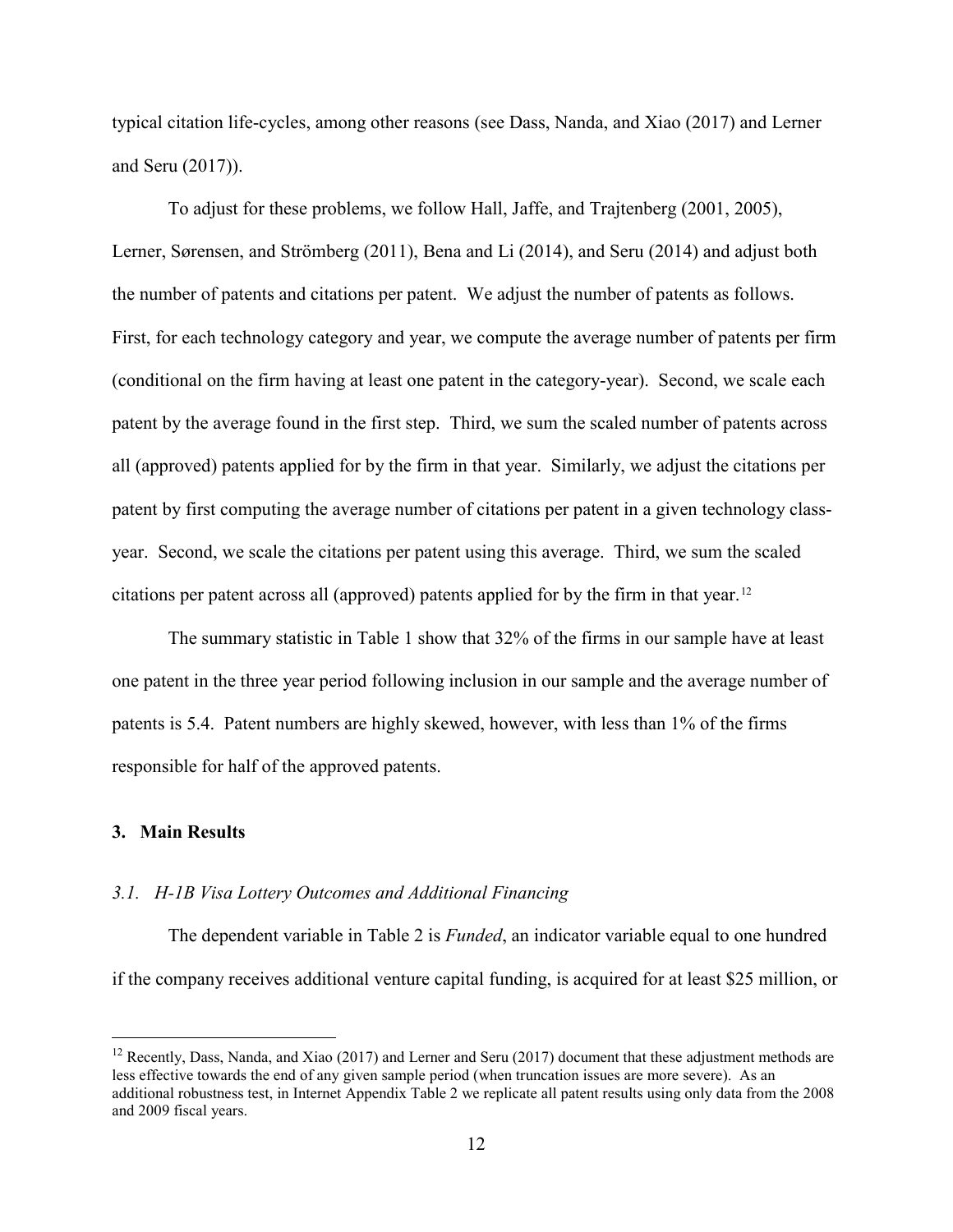has an IPO during the three year period beginning October 1 following the H-1B visa lottery. The specifications in the table become progressively more stringent moving from left to right. In column (1), the specification does not include any controls or fixed effects. The remaining columns include the following controls: log(\$ amount raised previously), log(months since first round), log(months since last round), log(number of H-1B applications), and log(\$ salary for H-1B position). The remaining columns also include fixed effects to absorb the number of prior rounds of financing and the type of prior financing (e.g., angel, series A, etc.). Column (2) includes year fixed effects. Column  $(3)$  includes, year, industry (two-digit NAICS code),  $^{13}$  $^{13}$  $^{13}$  and city fixed effects. Column (4) includes industry-year and city-year fixed effects. And column (5) includes industry-city-year fixed effects. All columns report *t*-statistics based on standard errors clustered by firm.

In all specifications, the results show that firms with a higher *Win Rate* in the H-1B lottery are significantly more likely to receive additional venture capital funding or have an IPO in the subsequent three years. Further, the economic magnitude of the result is large. For example, the coefficient in column (3) implies that a one standard deviation increase in *Win Rate* is associated with a 4.66 percentage point increase in the likelihood the firm is funded (a 32.7% increase relative to the baseline funding rate).

The coefficient estimates are stable and consistent across the specifications in Table 2. In column (1), the regression does not include any controls whatsoever. In this regression, the result shows how variation in *Win Rate* affects the likelihood of receiving additional funding among all firms and years in the sample. In column (5), the regression includes numerous control variables as well as industry-city-year fixed effects. In this regression, the comparison

 $\overline{a}$ 

<span id="page-13-0"></span><sup>&</sup>lt;sup>13</sup> Internet Appendix Table 1 shows that the results are robust to using fixed effects based on four-digit NAICS codes instead of two-digit.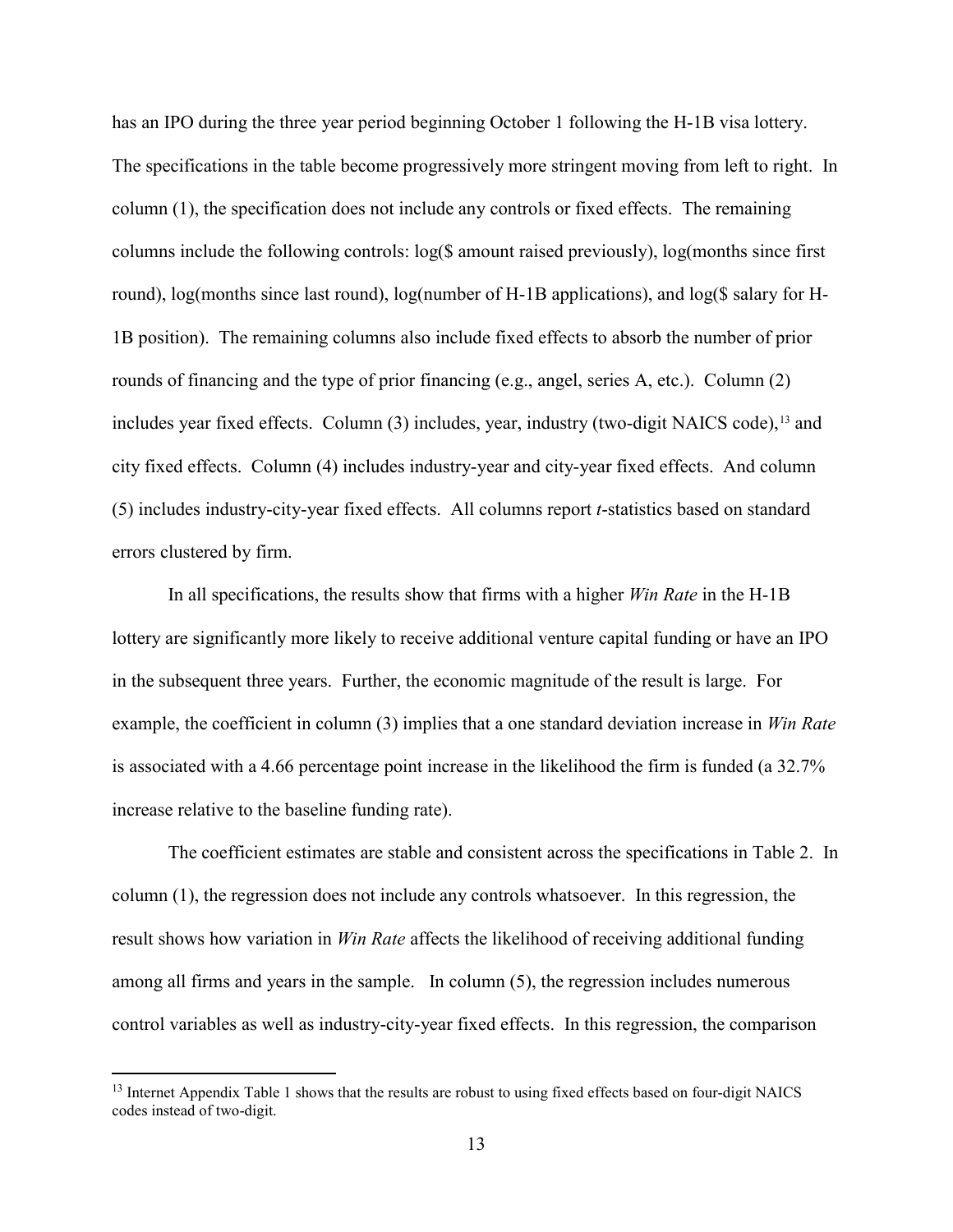group is limited to other firms that operate in the same industry and are located in the same city during the same year. Further, this regression controls for many of the firms' characteristics and its H-1B application profile. These fixed effects and controls explain a large portion of the variation in *Funded*; the *R*-squared increases from 0.023 to 0.354. The coefficient on *Win Rate*, however, is not significantly different across the two columns. Thus, to the extent that there is measurement error in the denominator of the *Win Rate* variable, it must be largely uncorrelated with industry, year, location, or other observable characteristics of the firms.

#### *3.2. IPO and Exit Results*

Following prior studies, in Panel A we use whether a firm has an IPO in the three year outcome period as a measure of firm success (see Hochberg, Ljungqvist, and Lu (2007), Sørensen (2007), Kerr, Lerner, and Schoar (2014), and Bernstein, Giroud, and Townsend (2016)). In Panel B, we use whether a firm has either an IPO or is acquired for at least \$25 million as the dependent variable (see Bernstein, Giroud, and Townsend (2016)). Aside from the change in the dependent variable, the specifications reported in Table 3 are identical to those in the prior table; column (1) does not include any control variables or fixed effects and the remaining columns include both controls and increasingly more stringent fixed effects.

In all columns of Panel A, the coefficient on *Win Rate* is positive and significant. Firms that win visas in the H-1B lottery are significantly more likely to have an IPO. The economic magnitude of this result is large. For example, the coefficient in column (3) implies that a one standard deviation increase in *Win Rate* is associated with a 0.98 percentage point increase in the probability of an IPO (23.4% increase relative to the baseline IPO rate).

Similarly, in all columns of Panel B the coefficient on *Win Rate* is positive and significant. Firms that win visas in the H-1B lottery are significantly more likely to have an IPO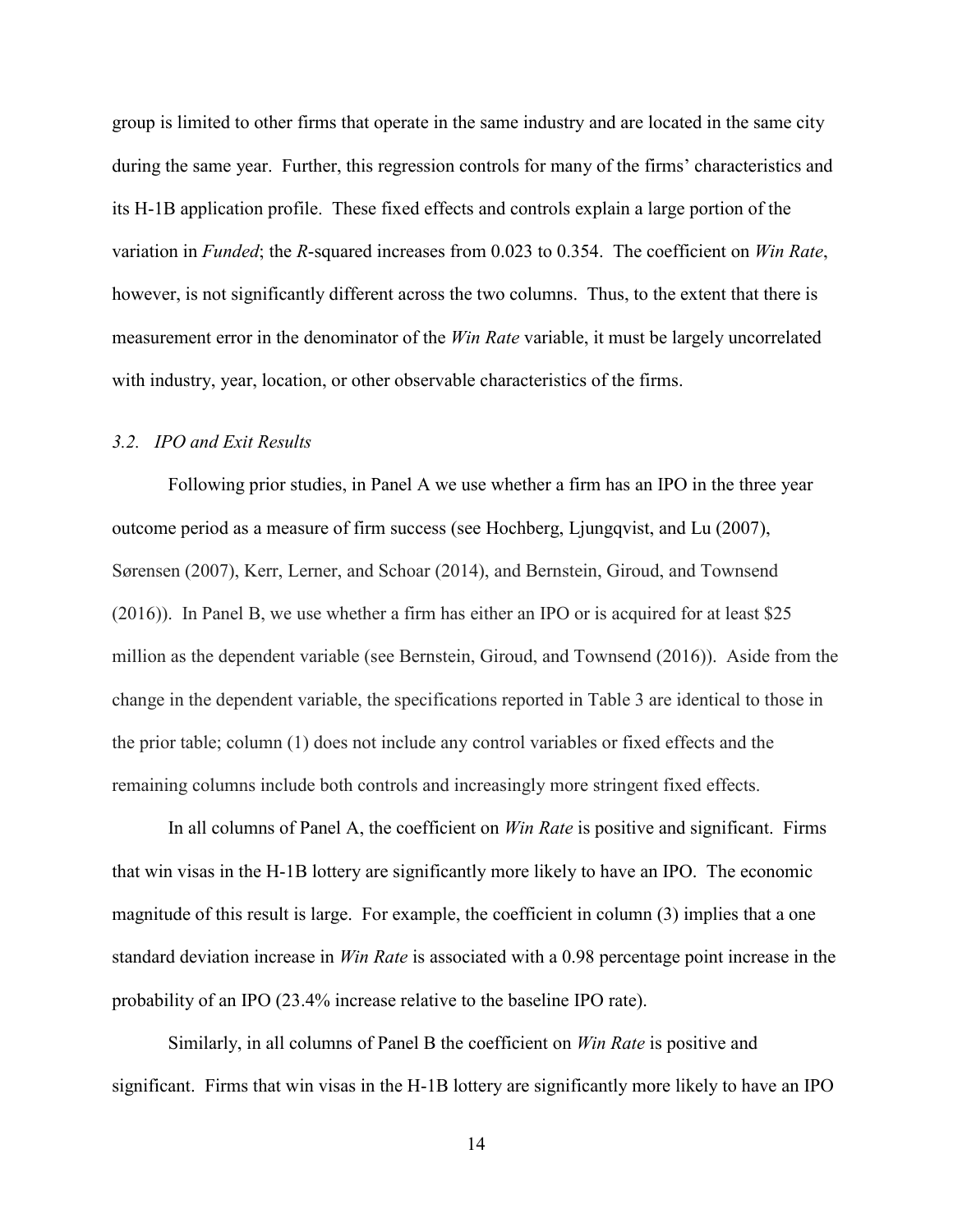or be acquired. The coefficient in column (3) implies that a one standard deviation increase in *Win Rate* is associated with a 1.26 percentage point increase in the probability of a successful exit (13.0% relative to the baseline rate).

### **4. Occupational Categories**

 $\overline{a}$ 

As discussed in Section 1, there are two separate pools for the H-1B lottery. First, applicants with an approved U.S. graduate degree are entered into a lottery for the 20,000 "masters cap" visas. Second, the non-selected masters cap applicants are pooled with the nonmasters cap applicants in a second lottery for the remaining 65,000 visas. Thus, H-1B applicants eligible for the master cap pool have a higher winning probability. Unfortunately, neither the LCA data nor the USCIS FOIA data indicate whether an applicant was entered in the master cap pool. We can, however, examine how applicant education correlates with variables in the LCA data using the education information that is included in the prevailing wage determination (PWD) data files provided by the Department of Labor (available for the 2014 and 2015 fiscal years). As part of the LCA process, firms must certify that the salary offered to the foreign worker will be at least as large as the "prevailing wage" offered to native workers with similar qualifications in the same occupational category. The firm must support its claim with reference to a prevailing wage determination source, such as the PWD program.

We examine the PWD data<sup>[14](#page-15-0)</sup> and find that our baseline fixed effects absorb much of the variation in applicant education. Columns (2) and (4) of Internet Appendix Table 3 show that the industry-year and MSA-year fixed effects and the industry-MSA-year fixed effects absorb, respectively, 46.7% and 52.7% of the variation in applicant education. We find that including

<span id="page-15-0"></span> $<sup>14</sup>$  The PWD data sample we use includes only filings related to H-1B visas. We exclude filings by universities and</sup> other educational institutions, hospitals, clinics, medical institutions, and research instituions. We also exclude filings for medical doctors and dentists.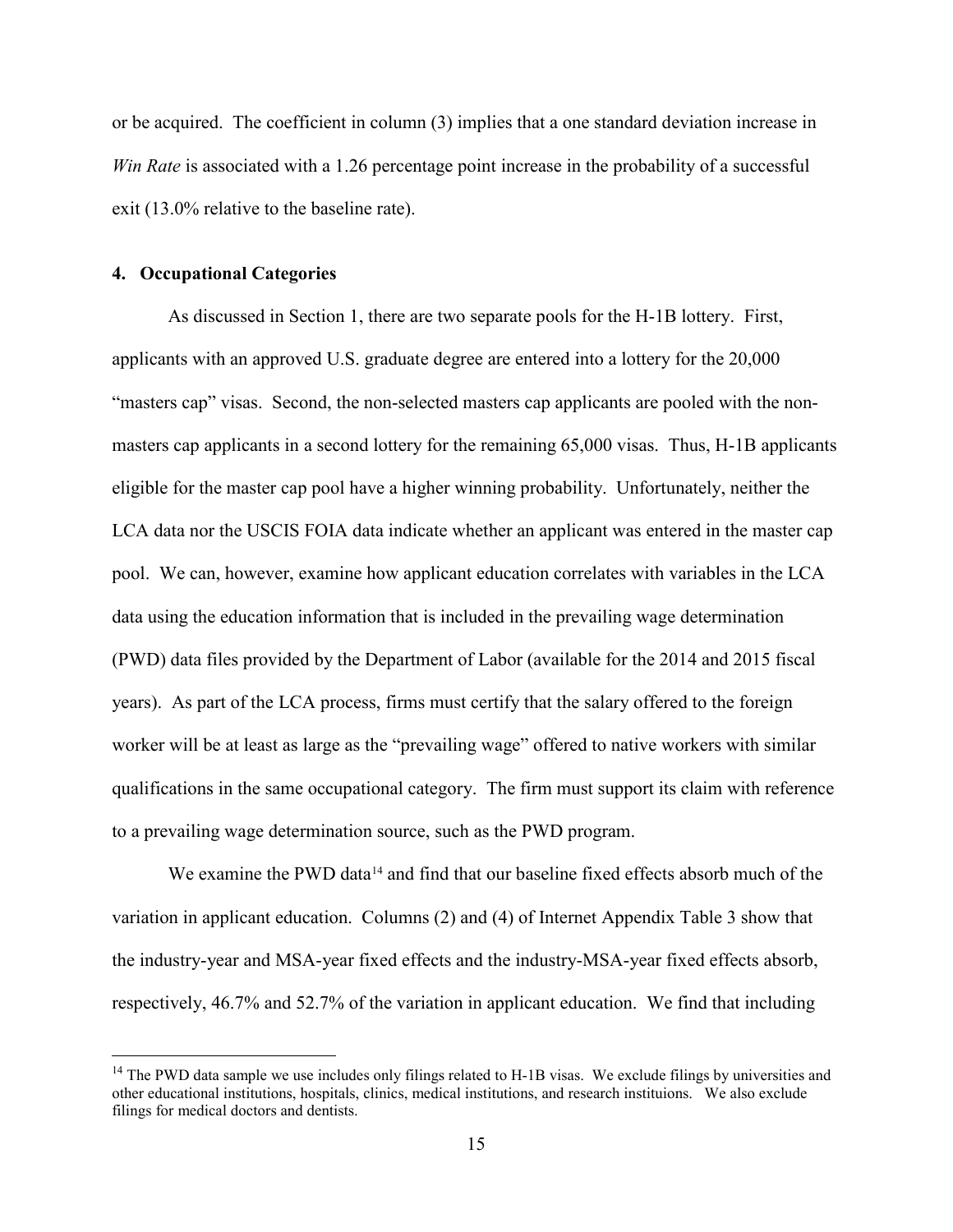occupation category<sup>15</sup> fixed effects are also strongly related to applicant education. Column  $(1)$ of Internet Appendix Table 3 shows that occupation-year fixed effects alone explain 22.2% of the variation in applicant education, and column (5) shows that combining occupation-year and industry-MSA-year fixed effects can explain 63.5% of the variation in applicant education. Accordingly, we estimate robustness tests that include occupation code-year fixed effects. Given the strong relation between occupation code and applicant education, these fixed effects would absorb much of the potential effect that master cap applicants could have on the *Win Rate* variable.

For these tests, we exclude all observations for which the firm applied for H-1B visas in more than one occupation code. As a result, the sample size is smaller for these tests. For the sake of comparability, the odd numbered columns in Table 4 report results without occupation code-year fixed effects but estimated on the restricted sample. The even numbered columns report results that include occupation code-year fixed effects. We report three specifications. In columns (1) and (2), the model does not include any controls or fixed effects. In columns (3) and (4), the model includes firm controls as well as industry-year and city-year fixed effects. In columns (5) and (6), the model includes firm controls and industry-city-year fixed effects.

In the regressions reported in Panel A of Table 4, the dependent variable is *Funded*. The results are similar for all three specifications. Even with the inclusion of the occupation codeyear fixed effect, there is a significant positive relation between *Win Rate* and *Funded*. Further, comparing the columns with and without the occupation code-year fixed effects shows that the inclusion of these fixed effects has little effect on the coefficient estimate.

 $\overline{a}$ 

<span id="page-16-0"></span><sup>&</sup>lt;sup>15</sup> For the 2008 and 2009 fiscal years all applications include an LCA Occupation Code. By the 2014 and 2015 fiscal years, the LCA applications required employers to use the Bureau of Labor Statistics' Standard Occupational Classification system. Se[e https://www.bls.gov/soc/](https://www.bls.gov/soc/) for further information.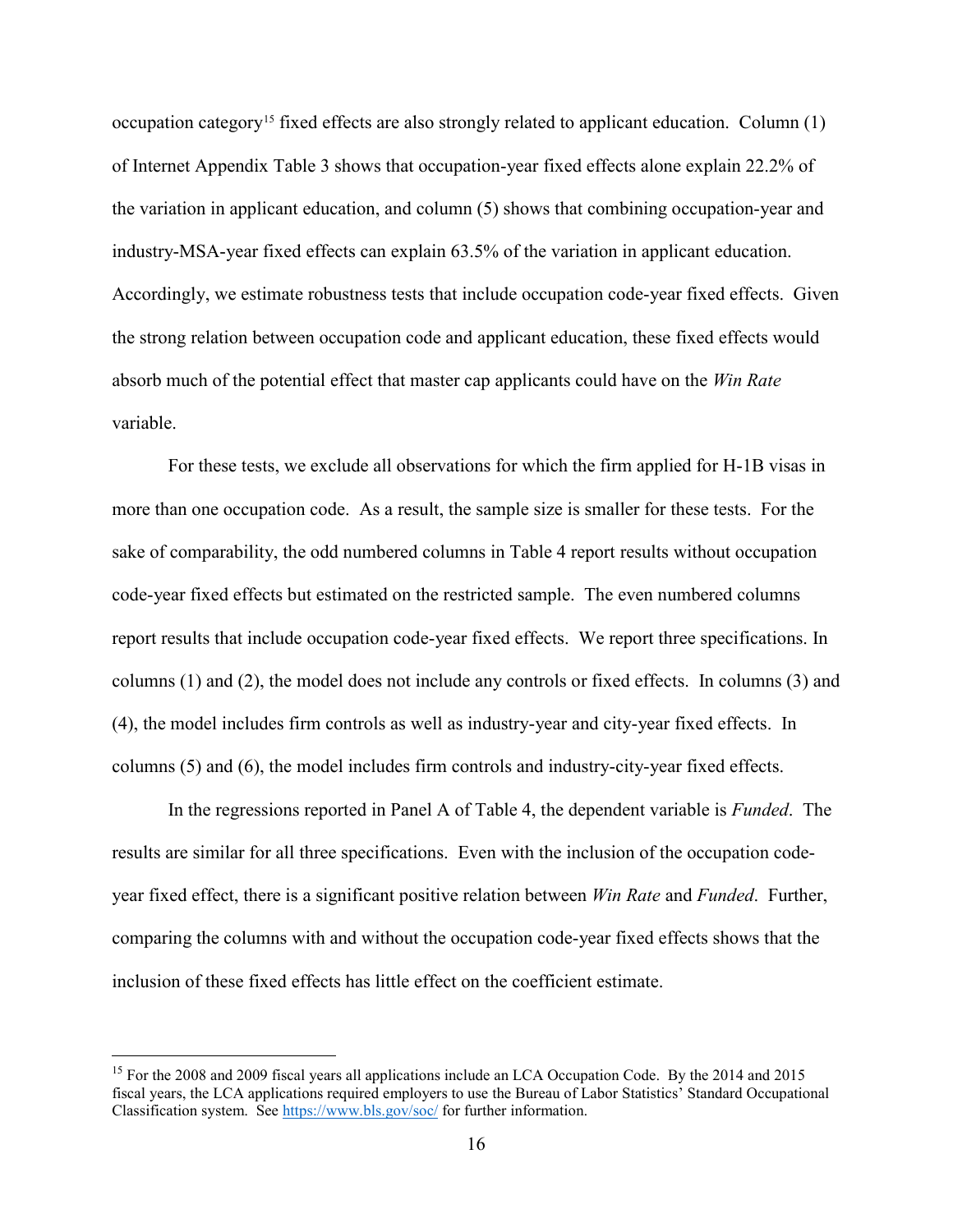In Panels B and C of Table 4, the dependent variables are *IPO* and *Exit*, respectively. Similar to the prior panel, including the occupation code-year fixed effects does not decrease the significance or the magnitude of the *Win Rate* coefficient. Overall, given the strong relation between occupation code and applicant education, the results in this section suggest that our inability to observe whether an applicant was included in the masters cap pool is unlikely to bias our findings.

#### **5. Patenting and Innovation**

 $\overline{a}$ 

The results in Table 5 show the relation between *Win Rate* and several variables measuring innovation. For each dependent variable, we report for five specifications with the fixed effects and controls becoming increasingly stringent moving from left to right. The fixed effects and controls are the same as in the baseline specifications reported in Tables 2 and 3, except in this table we also include the lagged value of the dependent variable as a control,<sup>[16](#page-17-0)</sup> because past patenting activity is a strong predictor of future activity. Internet Appendix Table 2 reports robustness results using only data for the 2008 and 2009 fiscal years; the results are similar except as noted below.

In Panel A of Table 3, the dependent variable is *Any Patents*, an indicator variable equal to one if the firm applied for any patents (that were later approved) during the three-year post lottery period. In all specifications, there is a significant positive relation between *Win Rate* and *Any Patents*. Further, the economic magnitude of the result is large. For example, the coefficient in column (3) implies that a one standard deviation increase in the *Win Rate* increases

<span id="page-17-0"></span> $^{16}$  The lagged values of the dependent variables are measured over the three year period ending just before the H-1B lottery is held (e.g., for the government fiscal year 2009 results, the control variables are measured over the period April 1, 2005 through March 21, 2008).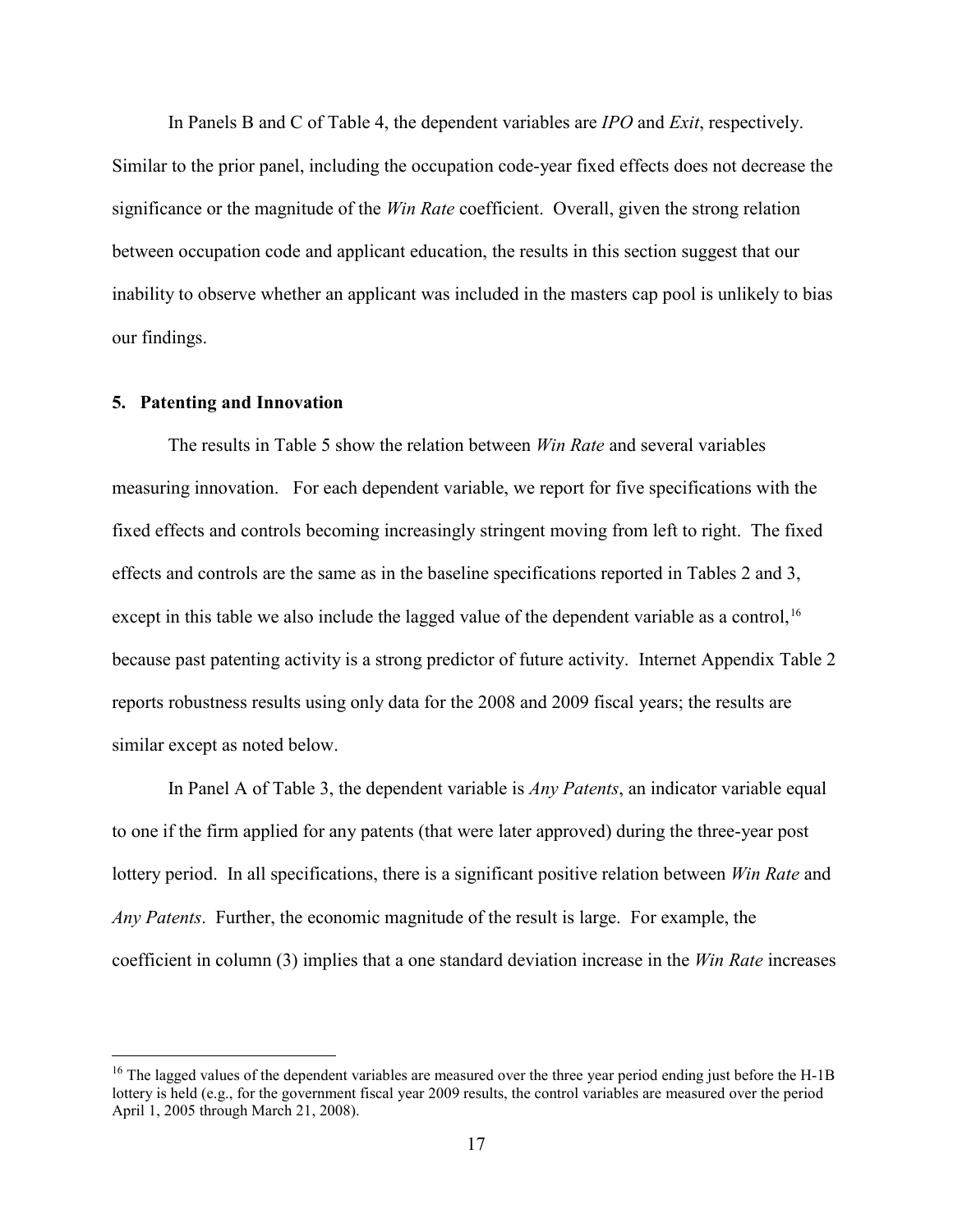the likelihood of receiving at least one patent by 2.5 percentage points (a 7.9% increase relative to the mean).

In Panels B and C, the dependent variables are the natural logarithms of the number of patents and of the adjusted number of patents, respectively. For both dependent variables, there is a strong positive relation between *Win Rate* and the number of patents, and the implied economic magnitudes of the results are large. For example, in column (3) of Panel B the results imply that a one standard deviation increase in the *Win Rate* is associated with a 6.3% increase in the number of patents. Internet Appendix Table 2 shows that, for both dependent variables, their relation with Win Rate was larger if the sample is restricted to the 2008 and 2009 government fiscal years (when truncation bias is less severe).

In Panel D, the dependent variable is the natural logarithm of the number of adjusted citations. The results show that a higher *Win Rate* is associated with significantly higher patent citations. For example, the results in column (3) imply that a one standard deviation increase in the *Win Rate* is associated with a 5.3% increase in the number of adjusted patent citations.

The total number of citations for a firm can increase either because the number of patents increases or because the citations per patent increase. To separate these two possibilities, in Panel E the dependent variable is the natural logarithm of the average number of adjusted citations per patent. The results show a positive relation between *Win Rate* and the average number of citations, but the significance is marginal in some columns and the results in Internet Appendix Table 2 are not significant for this dependent variable. Further, the magnitude of the coefficient estimates are small. Overall, the results in Table 3 suggest that Win Rate is positively related to the number of patents but has little effect on the number of cites per patent.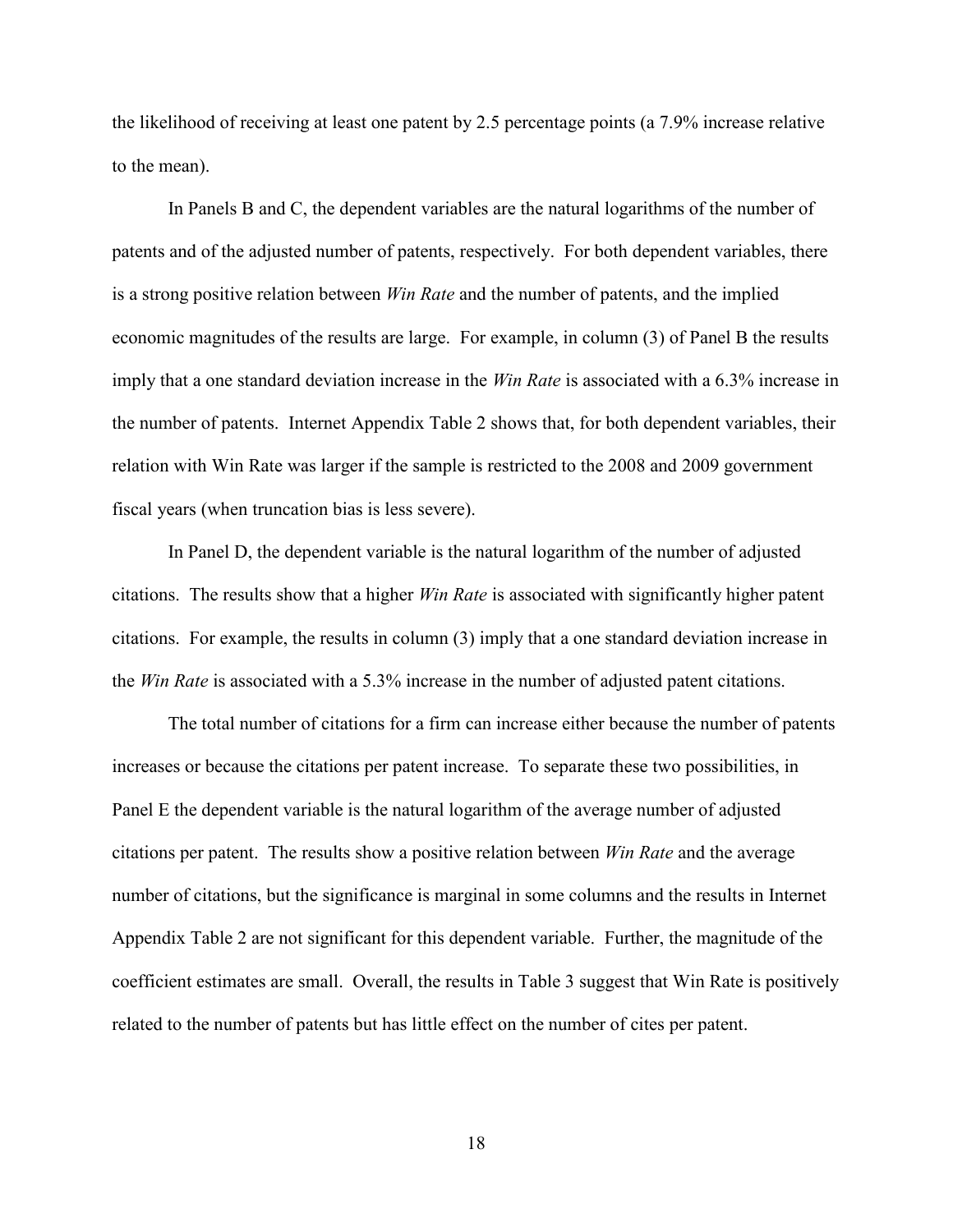Our findings for patenting are consistent with those of Kerr and Lincoln (2010) who find a strong positive relation between H-1B visas and patenting, and more generally with Bernstein, Diamond, McQuade, and Pousada (2018) who find that immigrants are responsible for nearly a quarter of U.S. patents. But our results differ from those of Doran, Gelber, and Isen (2016) who find little relation between firms' H-1B visa approvals and the number of patents. In addition to differences in sample periods, Doran et al. examine the full universe of U.S. firms using data provided by the Internal Revenue Service (IRS). In contrast, we focus on a set of particularly innovative firms that appear in Crunchbase and have received prior venture capital funding. Indeed, the firms in our sample are nearly three times more likely to patent than the firms in Doran et al. The difference between our results and Doran et al. does suggest that the contributions of H-1B visa holders likely vary across firms, and the effects found in our sample of innovative firms are likely larger than would be found in the overall universe of firms.

#### **6. Conclusion**

In the U.S., firms can apply for H-1B visas that allow high-skill foreign workers to enter the U.S. There is a fixed quota of H-1B visas available to for-profit firms, and when the applications exceed the quota the U.S. government holds a lottery that assigns H-1B visas based on computer-generated pseudo-random numbers. The outcomes of these H-1B visa lotteries provides exogenous, random variation in firms' ability to access skilled foreign workers. In this paper, we examine a sample of small innovative firms that applied for H-1B visas, and compare outcomes based on the firms' win rate in the H-1B lotteries.

We find that a firm's win rate in the H-1B visa lottery is strongly related to the firm's outcomes over the following three years. Relative to comparable firms that also applied for H-1B visas, firms with higher win rates in the lottery are more likely to receive additional venture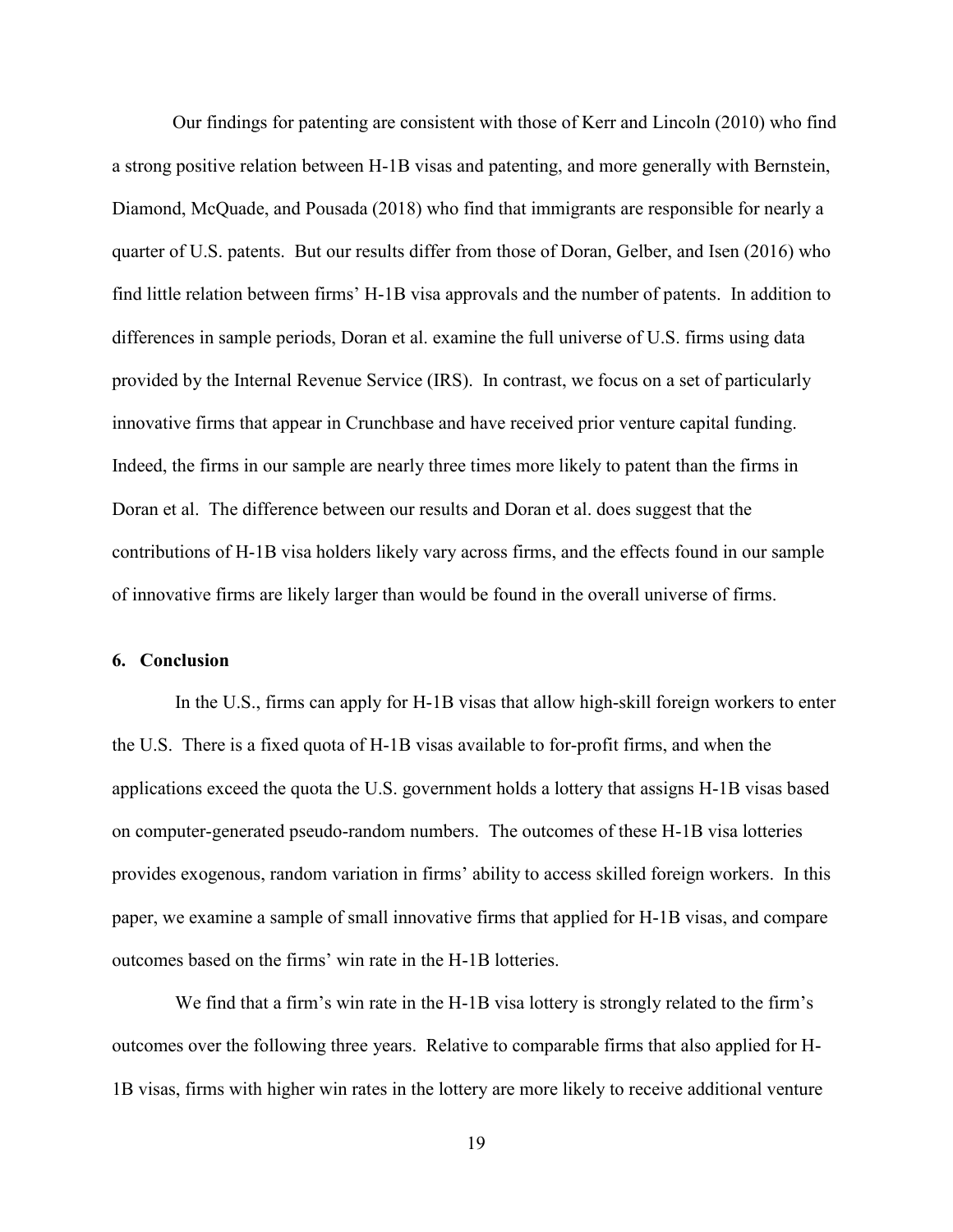capital funding, have an IPO, or be acquired for a significant amount of money. Firms with higher win rates also receive more patents and more patent citations. Overall, the results show that access to skilled foreign workers is strongly associated with firm-level measures of success.

Our study has important policy implications. The results show that access to skilled foreign workers leads to improved funding and patenting outcomes for innovative start-up firms, suggesting that improved visa access for such firms could generate significant economic benefits.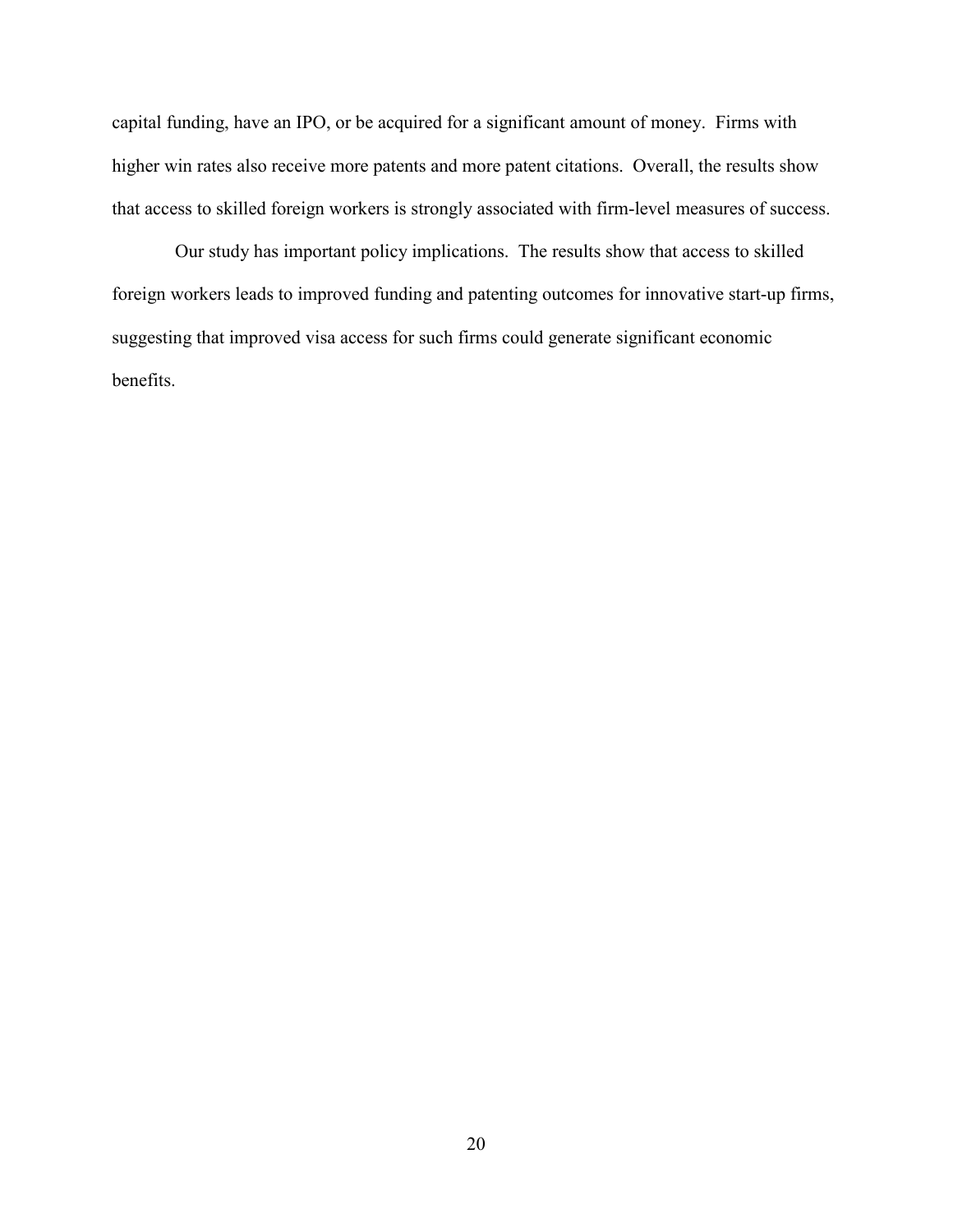### **References**

- Austin, David H. 1993. An Event-Study Approach to Measuring Innovative Output: The Case of Biotechnology. *American Economic Review (P&P)* 83, 253-258.
- Bena Jan, and Kai Li. 2014. Corporate Innovation and Mergers and Acquisitions. *Journal of Finance* 69, 1923-1960.
- Bernstein, Shai, Rebecca Diamond, Timothy McQuade, and Beatriz Pousada. 2018. The Contribution of High-Skilled Immigrants to Innovation in the United States. Working paper, Stanford University.
- Bernstein, Shai, Xavier Giroud, and Richard R. Townsend. 2016. The Impact of Venture Capital Monitoring. *Journal of Finance* 71, 1591-1622.
- Brau, James C., Bill Francis, and Nihon Kohers. 2003. The Choice of IPO versus Takeover: Empirical Evidence. *Journal of Business* 76, 583-612.
- Dalle, Jean-Michel, Matthijs den Besten, and Carlo Menon. 2017. Using Crunchbase for Economic and Managerial Research. Working paper, OECD.
- Dass, Nishant, Vikram Nanda, and Steven Chong Xiao. 2017. Truncation Bias Corrections in Patent Data: Implications for Recent Research on Innovation. *Journal of Corporate Finance* 44, 353-374.
- Doran, Kirk, Alexander Gelber, and Adam Isen. 2016. The Effects of High-Skilled Immigration Policy on Firms: Evidence from Visa Lotteries. University of Notre Dame, Working paper.
- Gompers, Paul A. 1995. Optimal Investment, Monitoring, and the Staging of Venture Capital. *Journal of Finance* 50, 1461-1489.
- Griliches, Zvi. 1990. Patent Statistics as Economic Indicators: A Survey. *Journal of Economic Literature* 28, 1661-1707.
- Hall, Bronwyn H., Adam Jaffe, and Manuel Trajtenberg. 2001. The NBER Patent Citations Data File: Lessons, Insights and Methodological Tools. NBER working paper 8498.
- Hall, Bronwyn H., Adam Jaffe, and Manuel Trajtenberg. 2005. Market Value and Patent Citations. *RAND Journal of Economics* 36, 16-38.
- Hochberg, Yael V., Alexander Ljungqvist, and Yang Lu. 2007. Whom You Know Matters: Venture Capital Networks and Investment Performance. *Journal of Finance* 62, 251-301.
- Kerr, William R., and William F. Lincoln. 2010. The Supply Side of Innovation: H-1B Visa Reforms and U.S. Ethnic Invention. *Journal of Labor Economics* 28, 473-508.
- Kerr, William R., Josh Lerner, and Antoinette Schoar. 2014. The Consequences of Entrepreneurial Finance: Evidence from Angel Financings. *Review of Financial Studies* 27, 20-55.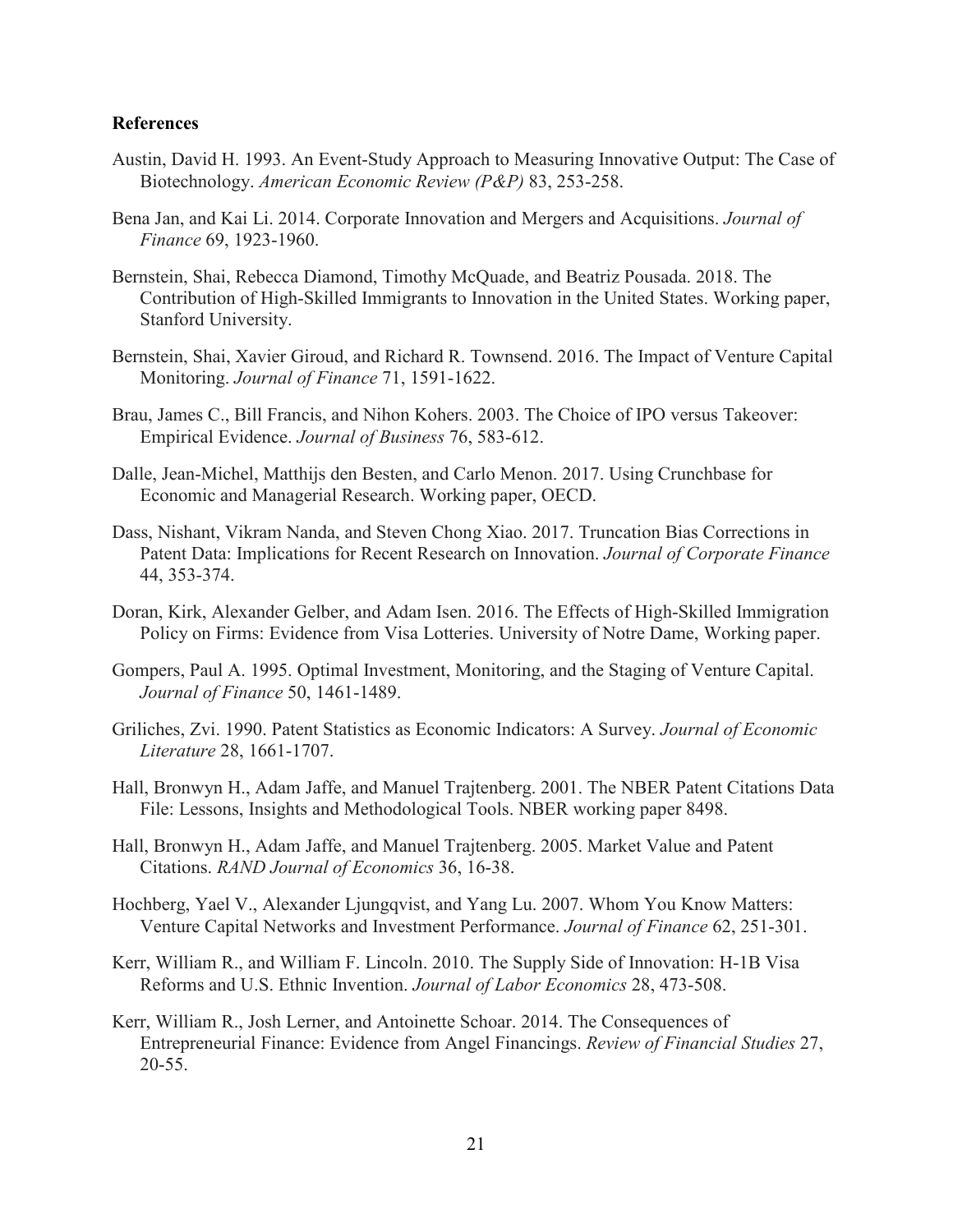- Kogan, Leonid, Dimitris Papanikolaou, Amit Seru, and Noah Stoffman. 2017. Technological Innovation, Resource Allocation, and Growth. *Quarterly Journal of Economics* 132, 665- 712.
- Lerner, Josh, and Amit Seru. 2017. The Use and Misuse of Patent Data: Issue for Corporate Finance and Beyond. Working paper, Harvard Business School.
- Lerner, Josh, Morten Sørensen, and Per Strömberg. 2011. Private Equity and Long-Run Investment: The Case of Innovation. *Journal of Finance* 66, 445-477.
- Ling, Yun. 2016. The Impact of Venture Capital on the Life Cycles of Startups. Working paper, University of Southern California.
- Pakes, Ariel. 1985. On Patents, R&D, and the Stock Market Rate of Return. *Journal of Political Economy* 93, 390-409.
- Peri, Giovanni, Kevin Shih, and Chad Sparber. 2015. Foreign and Native Skilled Workers: What Can We Learn from H-1B Lotteries? NBER working paper 21175.
- Seru, Amit. 2014. Firm Boundaries Matter: Evidence from Conglomerates and R&D Activity. *Journal of Financial Economics* 111, 381-405.
- Sørensen, Morten. 2007. How Smart is Smart Money? A Two-Sided Matching Model of Venture Capital. *Journal of Finance* 62, 2725-2762.
- Tian, Xuan. 2011. The Causes and Consequences of Venture Capital Stage Financing. *Journal of Financial Economics* 101, 132-159.
- Trajtenberg, Manuel. 1990. A Penny for Your Quotes: Patent Citations and the Value of Innovation. *RAND Journal of Economics* 21, 172-187.
- Wang, Xinxin. 2017. Catering Innovation: Entrepreneurship and the Acquisition Market. Working paper, University of North Carolina at Chapel Hill.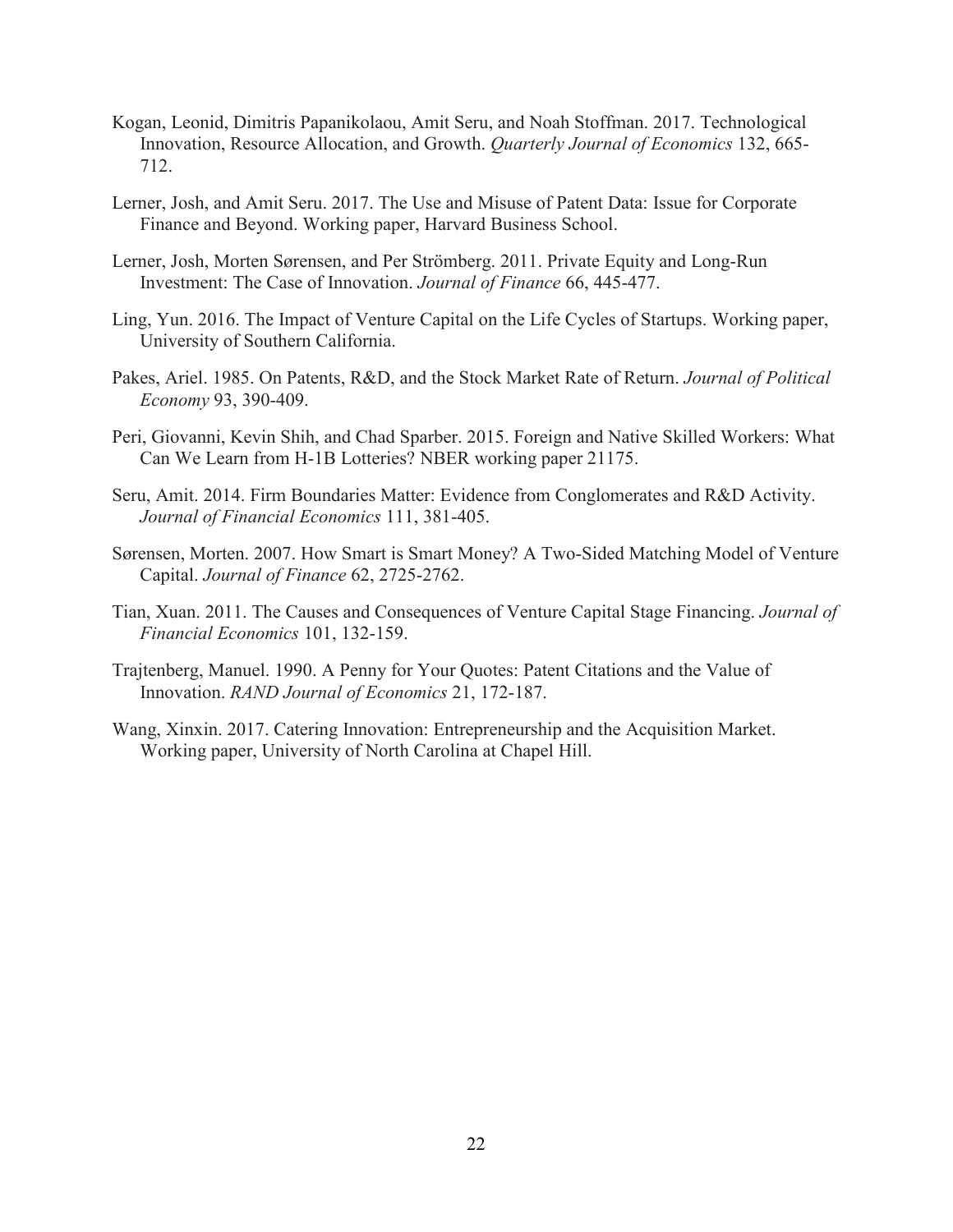### **Figure 1**

This figure illustrates the timeline of our study. H-1B visa lotteries for fiscal year *t* are held in the first week of April of fiscal year *t*-1, which is when the win rate is observed. We measure the funding and patenting outcomes during the three-year period starting from October 1 of fiscal year *t* (i.e., the earliest start date of employment for workers granted an H-1B visa in the lotteries for fiscal year *t*). We measure the control variables as of March 30 in fiscal year *t*-1.



*Funding and patenting outcomes*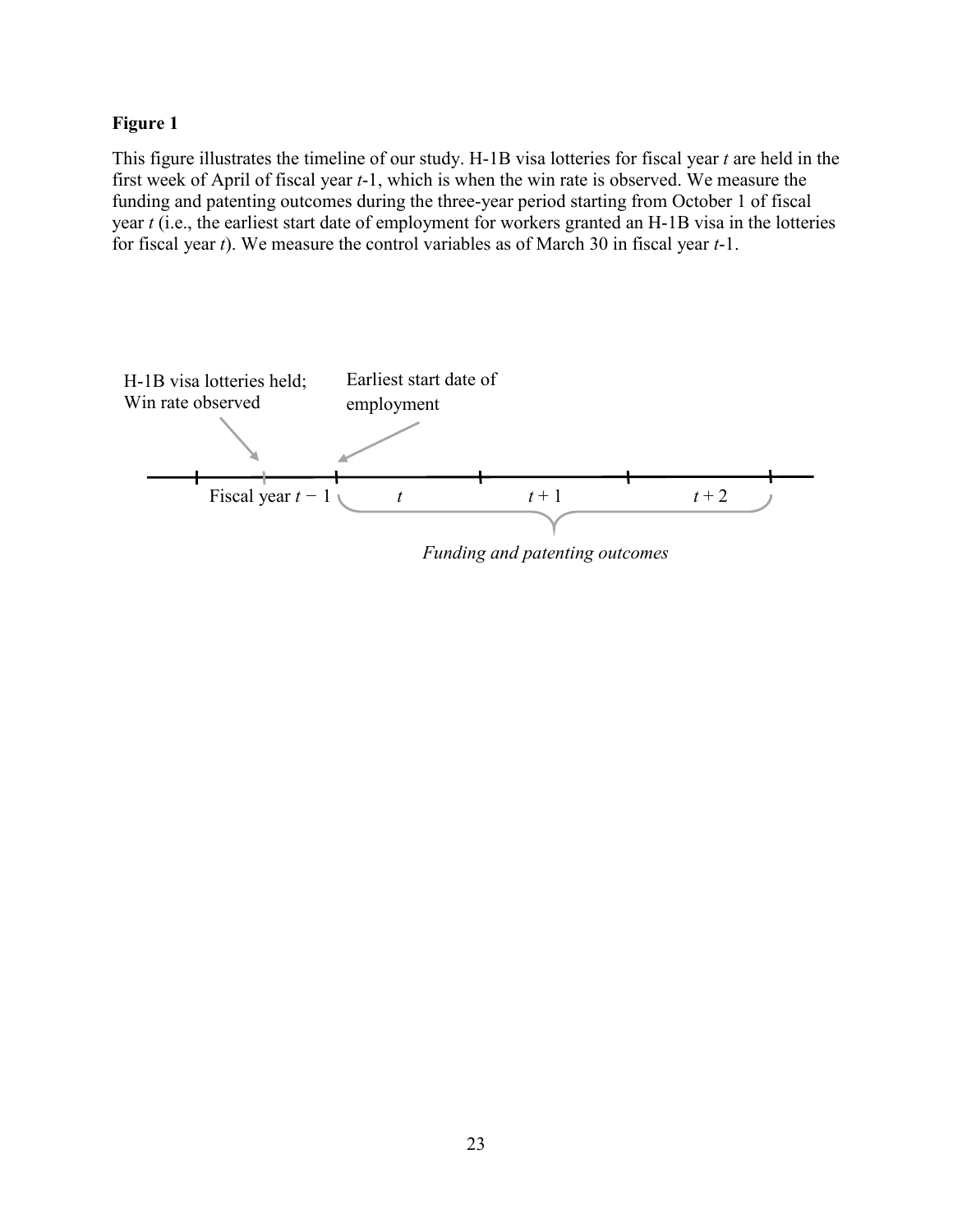### **Table 1 Summary Statistics**

This table reports the summary statistics for our sample of firm-years. The sample includes startup firms in Crunchbase that sponsor H-1B petitions in fiscal years 2008, 2009, 2014, and 2015. *Number of Applications* is the number of applicants sponsored by a firm in a year. *Win Rate* is the number of H-1B visas a firm wins through the lotteries in a year divided by the number of applicants. *Salary* is the average annual salary of the applicants sponsored by a firm in a year. *Number of Prior Financing Rounds* is the number of funding rounds a firm receives before the lottery. *Prior amount Raised* is the total amount of funds raised before the lottery. *Time Since First Round* is the number of months between the first round of funding and the lottery. *Time Since Last Round* is the number of months between the most recent round of funding and the lottery. *Funded* is an indicator that equals 1 if a firm receives subsequent venture capital funding, has an IPO, or is acquired for at least \$25 million during the three years following the lottery and zero otherwise. *IPO* is an indicator variable that equals one if the firm goes public in the three years following the lottery and zero otherwise. *Exit* is an indicator variable that equals one if the firm goes public or is acquired for \$25 million or more in the three years following the lottery. *Any Patents* is an indicator variable that equals one if the firm is granted a patent in the three years following the lottery and zero otherwise. *Number of Patents* is the number of patents granted to a firm in the three years following the lottery. *Number of Adjusted Patents* is the category-year mean adjusted number of patents. *Total Citations* is the number of citations to a firm's patents granted in the three years following the lottery. *Total Adjusted Citations* is the category-year mean adjusted number of citations summed across the firm's patents. *Average Number of Citations* is the average number of citations to a firm's patents granted in the three years following the lottery. *Average Adjusted Number of Citations* is the average of the categoryyear mean adjusted citations on the firm's patents. For each variable, we report the mean, standard deviation,  $25<sup>th</sup>$  percentile, median, and  $75<sup>th</sup>$  percentile.

|                                          | Mean   | Std. Dev. | 25 <sup>tho</sup> / <sub>0</sub> | Median | $75th$ %       |
|------------------------------------------|--------|-----------|----------------------------------|--------|----------------|
| Number of Applications                   | 2.69   | 6.85      |                                  |        | $\overline{2}$ |
| Win Rate                                 | 0.29   | 0.41      | 0                                |        | 0.54           |
| Salary (\$) winsorized at $99tho/o$      | 85,128 | 27,726    | 65,450                           | 80,434 | 100,000        |
| Number of Prior Financing Rounds         | 2.77   | 2.02      |                                  |        | 4              |
| Prior Amount Raised (\$M)                | 39.57  | 87.66     | 5.01                             | 17.0   | 44.11          |
| Time Since First Round (months)          | 56.40  | 41.84     | 24                               | 47     | 82             |
| Time Since Last Round (months)           | 26.71  | 30.75     |                                  | 15     | 34             |
| Funded <sub>(t,t+2)</sub> $(\times 100)$ | 49.21  | 50.00     |                                  | 0      | 100            |
| $IPO_{(t,t+2)} (\times 100)$             | 4.21   | 20.10     |                                  |        |                |
| Exit <sub>(t,t+2)</sub> ( $\times$ 100)  | 9.71   | 29.62     |                                  |        |                |
| Any Patents $(t,t+2)$                    | 0.32   | 0.47      |                                  | 0      |                |
| Number of Patents $(t,t+2)$              | 5.40   | 62.84     |                                  | 0      |                |
| Number of Adjusted Patents $(t,t+2)$     | 0.92   | 9.36      | 0                                | 0      | 0.24           |
| <b>Total Citations</b>                   | 189.80 | 2074.18   |                                  |        | 8              |
| <b>Total Adjusted Citations</b>          | 6.18   | 66.32     |                                  | 0      | 0.30           |
| <b>Average Number of Citations</b>       | 9.88   | 36.30     |                                  |        | 3.61           |
| Average Adjusted Number of Citations     | 0.32   | 1.17      |                                  |        | 0.13           |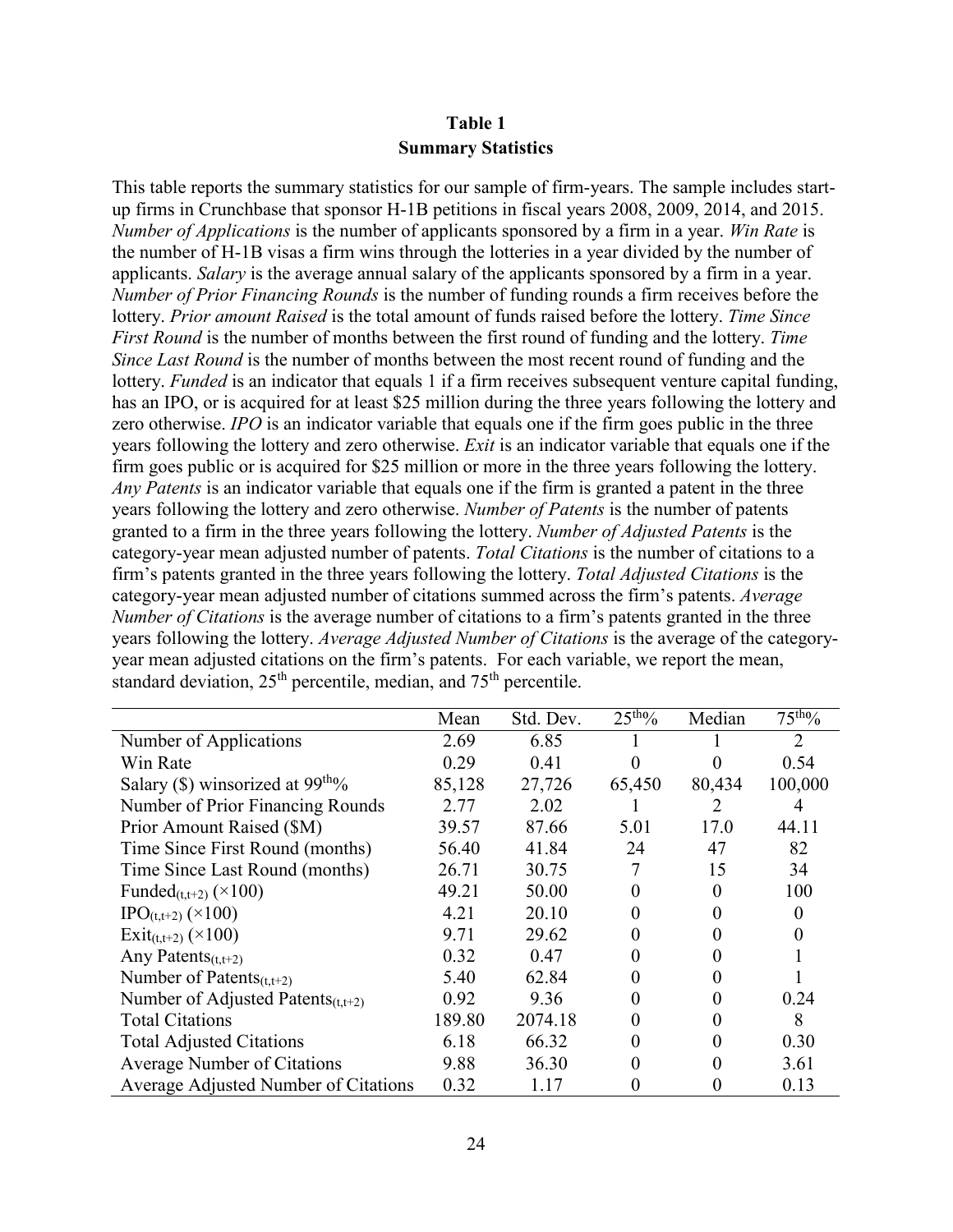### **Table 2 Win Rate and the Probability of Receiving Subsequent Funding**

This table reports regression analysis of the effect of win rate in H-1B visa lotteries on the probability of receiving subsequent funding. The dependent variable is *Funded*, which equals one if a firm receives subsequent funding in the three years following the lottery and zero otherwise. The main independent variable is *Win Rate*, which is the number of H-1B visas a firm wins through the lotteries in a year divided by the number of applicants. Columns 2 through 5 include the following firm controls: log(\$ amount raised previously), log(months since first round), log(months since last round), log(number of H-1B applications), log(\$ salary for H-1B position), and fixed effects for the number of rounds of prior financing and for the type of prior financing. Numbers in square brackets are *t*-statistics based on standard errors clustered by firm.

|                           |                | (2)          | (3)          | (4)          | (5)                      |
|---------------------------|----------------|--------------|--------------|--------------|--------------------------|
| Win Rate                  | 18.192 ***     | $16.026$ *** | $16.116$ *** | $19.343$ *** | 18.944 ***               |
|                           | [8.22]         | [7.61]       | [7.04]       | $[7.32]$     | $[6.25]$                 |
| Firm Controls             | No             | Yes          | Yes          | Yes          | Yes                      |
| Year F.E.                 | No             | Yes          | Yes          | $- -$        | $\overline{\phantom{m}}$ |
| Industry F.E. & City F.E. | No             | No           | Yes          |              | --                       |
| Industry-Year F.E.        | No             | No           | No           | Yes          | --                       |
| City-Year F.E.            | No             | No           | No           | Yes          | --                       |
| Industry-Year-City F.E.   | N <sub>o</sub> | No           | No           | No           | Yes                      |
| $R^2$                     | 0.023          | 0.163        | 0.277        | 0.323        | 0.354                    |
| Adjusted $\mathbb{R}^2$   | 0.022          | 0.151        | 0.179        | 0.163        | 0.157                    |
| Number of Obs.            | 2,800          | 2,800        | 2,800        | 2,800        | 2,800                    |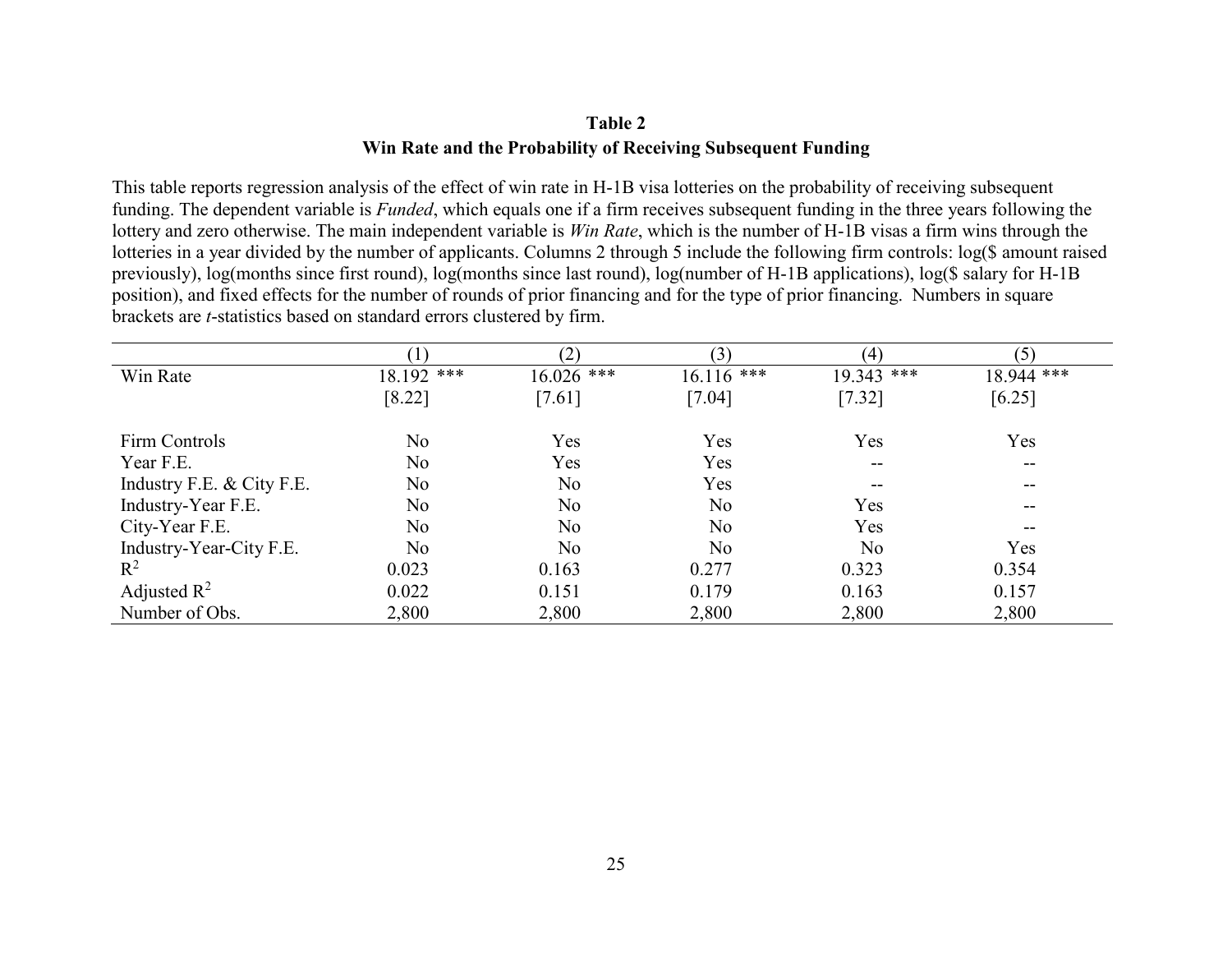### **Table 3 Win Rate and the Probability of IPO or Successful Exit**

This table reports regression analysis of the effect of win rate in H-1B visa lotteries on the probability of going public. In Panel A, the dependent variable is *IPO*, which equals one if a firm goes public in the three years following the lottery and zero otherwise. Iin Panel B, the dependent variable is *Successful Exit*, which is an indicator variable set to one if the firm goes public or is acquired for at least \$25 million in the three years following the lottery. The main independent variable is *Win Rate*, which is the number of H-1B visas a firm wins through the lotteries in a year divided by the number of applicants. Columns 2 through 5 include the following firm controls: log(\$ amount raised previously), log(months since first round), log(months since last round), log(number of H-1B applications), log(\$ salary for H-1B position), and fixed effects for the number of rounds of prior financing and for the type of prior financing. Numbers in square brackets are *t*-statistics based on standard errors clustered by firm.

| Panel A: IPO              |                |              |              |                |             |
|---------------------------|----------------|--------------|--------------|----------------|-------------|
|                           |                | (2)          | (3)          | (4)            | (5)         |
| Win Rate                  | $4.513$ ***    | 3.381<br>*** | 3.403<br>*** | $3.845$ ***    | $4.390$ *** |
|                           | [3.99]         | [3.24]       | [3.17]       | [3.13]         | [3.42]      |
| Firm Controls             | N <sub>o</sub> | Yes          | Yes          | Yes            | Yes         |
| Year F.E.                 | N <sub>o</sub> | Yes          | Yes          | $- -$          | --          |
| Industry F.E. & City F.E. | No             | No           | Yes          | $- -$          | --          |
| Industry-Year F.E.        | N <sub>o</sub> | No           | No           | Yes            | $- -$       |
| City-Year F.E.            | No             | No           | No           | Yes            | --          |
| Industry-Year-City F.E.   | N <sub>o</sub> | No           | No           | N <sub>o</sub> | Yes         |
| $R^2$                     | 0.009          | 0.067        | 0.175        | 0.244          | 0.278       |
| Adjusted $\mathbb{R}^2$   | 0.008          | 0.054        | 0.063        | 0.066          | 0.058       |
| Number of Obs.            | 2,800          | 2,800        | 2,800        | 2,800          | 2,800       |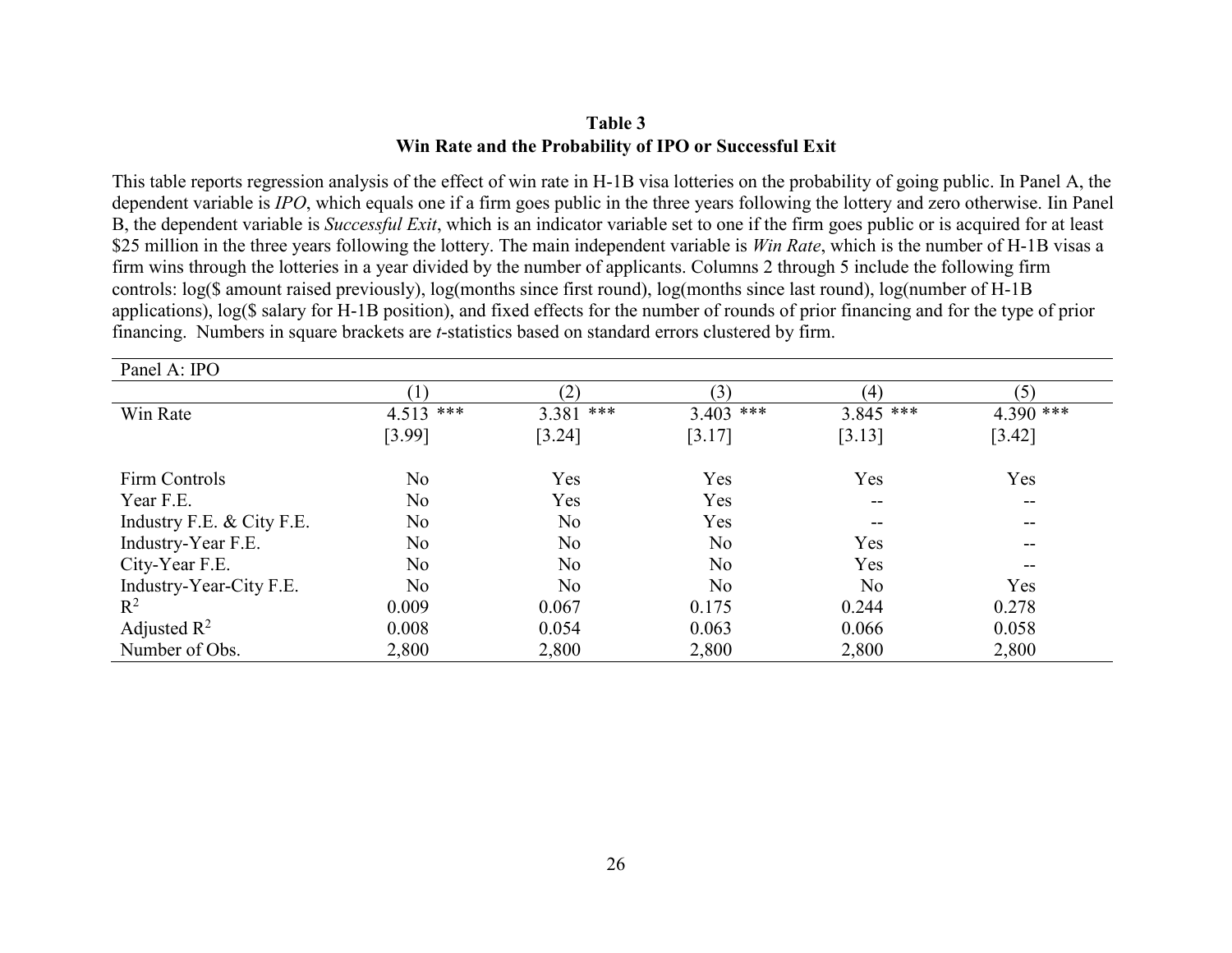| Panel B: Successful Exit  |                |              |             |                |           |
|---------------------------|----------------|--------------|-------------|----------------|-----------|
|                           |                | (2)          | (3)         | (4)            | (5)       |
| Win Rate                  | $7.047$ ***    | ***<br>5.311 | $4.363$ *** | $4.763$ ***    | 4.998 *** |
|                           | [4.49]         | [3.58]       | [2.88]      | $[2.83]$       | $[2.60]$  |
| Firm Controls             | No             | Yes          | Yes         | Yes            | Yes       |
| Year F.E.                 | N <sub>o</sub> | Yes          | Yes         | $- -$          | --        |
| Industry F.E. & City F.E. | No             | No           | Yes         |                | --        |
| Industry-Year F.E.        | No             | No           | No          | Yes            | --        |
| City-Year F.E.            | No             | No           | No          | Yes            | --        |
| Industry-Year-City F.E.   | No             | No           | No          | N <sub>o</sub> | Yes       |
| $R^2$                     | 0.010          | 0.075        | 0.223       | 0.272          | 0.307     |
| Adjusted $R^2$            | 0.009          | 0.062        | 0.117       | 0.100          | 0.097     |
| Number of Obs.            | 2,800          | 2,800        | 2,800       | 2,800          | 2,800     |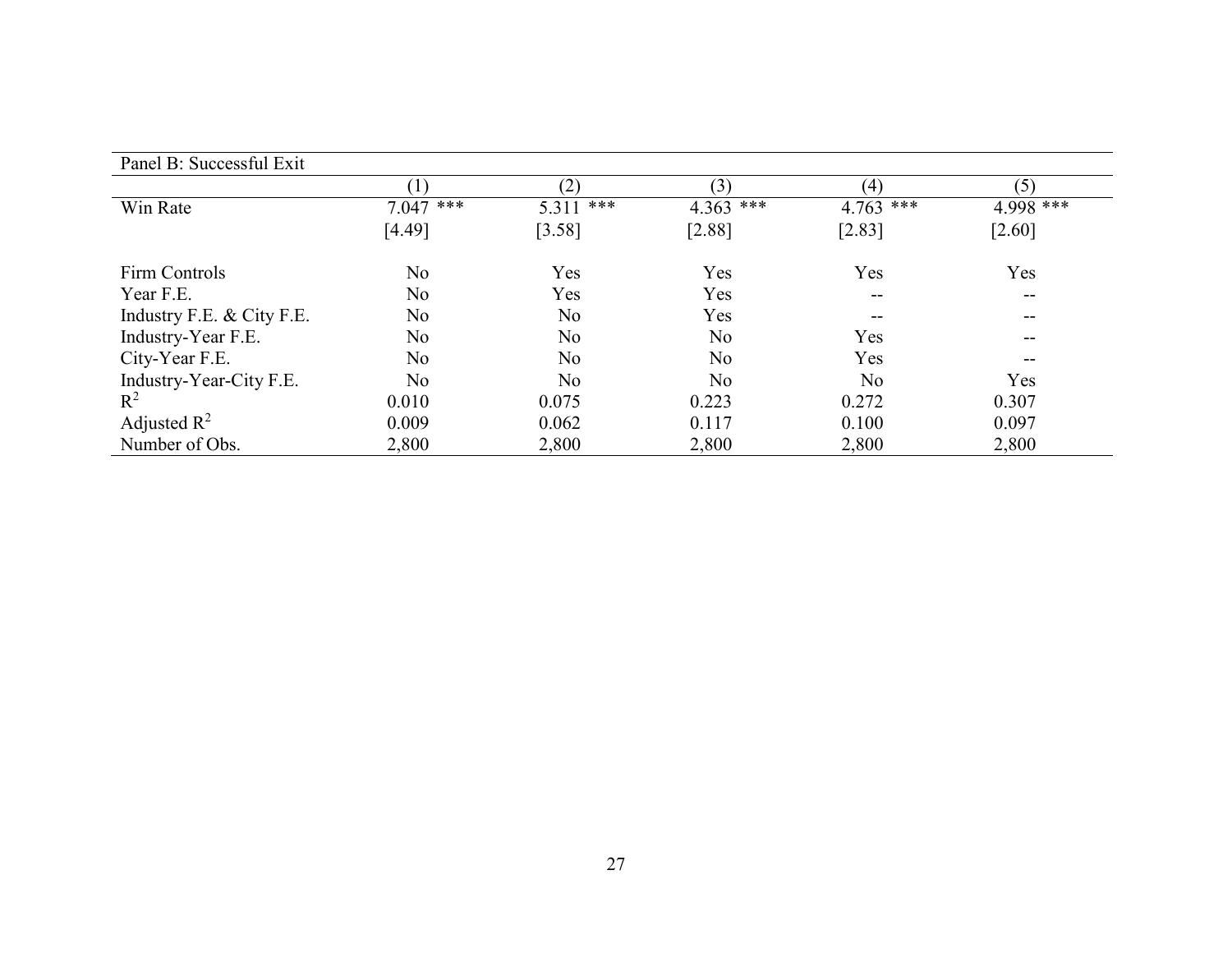## **Table 4 Occupation-Year Fixed Effects as Additional Controls**

This table reports regression analysis of the effect of win rate in H-1B visa lotteries on subsequent funding outcomes controlling for occupation-year fixed effects. The dependent variable in Panel A is an indicator for whether the firm receives subsequent funding in the three years following the lottery. The dependent variable in Panel B is an indicator for whether the firm goes public in the three years following the lottery. The dependent variable in Panel C is an indicator for whether the firm goes public or is acquired for at least \$25 million in the three years following the lottery. The main independent variable is *Win Rate*, which is the number of H-1B visas a firm wins through the lotteries in a year divided by the number of applicants. Columns 3 through 6 include the following firm controls: log(\$ amount raised previously), log(months since first round), log(months since last round), log(number of H-1B applications), log(\$ salary for H-1B position), and fixed effects for the number of rounds of prior financing and for the type of prior financing. The odd numbered columns do not include occupation-year fixed effects but require that the observations have nonmissing occupation classification codes. Numbers in square brackets are *t*-statistics based on standard errors clustered by firm.

| Panel A: Probability of Receiving Subsequent Funding |                |            |                |            |            |               |  |
|------------------------------------------------------|----------------|------------|----------------|------------|------------|---------------|--|
|                                                      |                | (2)        | (3)            | (4)        | (5)        | (6)           |  |
| Win Rate                                             | $15.723$ ***   | 16.698 *** | $17.846$ ***   | 18.593 *** | 18.382 *** | ***<br>19.959 |  |
|                                                      | [6.49]         | [6.46]     | $[5.78]$       | $[5.52]$   | [5.09]     | [5.11]        |  |
| Firm Controls                                        | No             | No.        | Yes            | Yes        | Yes        | Yes           |  |
| Industry F.E. & City F.E.                            | No             | No.        | $- -$          | --         | --         | $- -$         |  |
| Industry-Year F.E.                                   | No             | No.        | Yes            | Yes        | --         | --            |  |
| City-Year F.E.                                       | No             | No         | Yes            | Yes        | --         | --            |  |
| Industry-Year-City F.E.                              | No             | No.        | No             | No         | Yes        | Yes           |  |
| <b>Occupation-Year F.E.</b>                          | N <sub>0</sub> | <b>Yes</b> | N <sub>0</sub> | <b>Yes</b> | $\bf No$   | <b>Yes</b>    |  |
| $R^2$                                                | 0.018          | 0.100      | 0.339          | 0.395      | 0.349      | 0.407         |  |
| Adjusted $\mathbb{R}^2$                              | 0.018          | 0.027      | 0.151          | 0.128      | 0.122      | 0.093         |  |
| Number of Obs.                                       | 2,057          | 2,057      | 2,057          | 2,057      | 2,057      | 2,057         |  |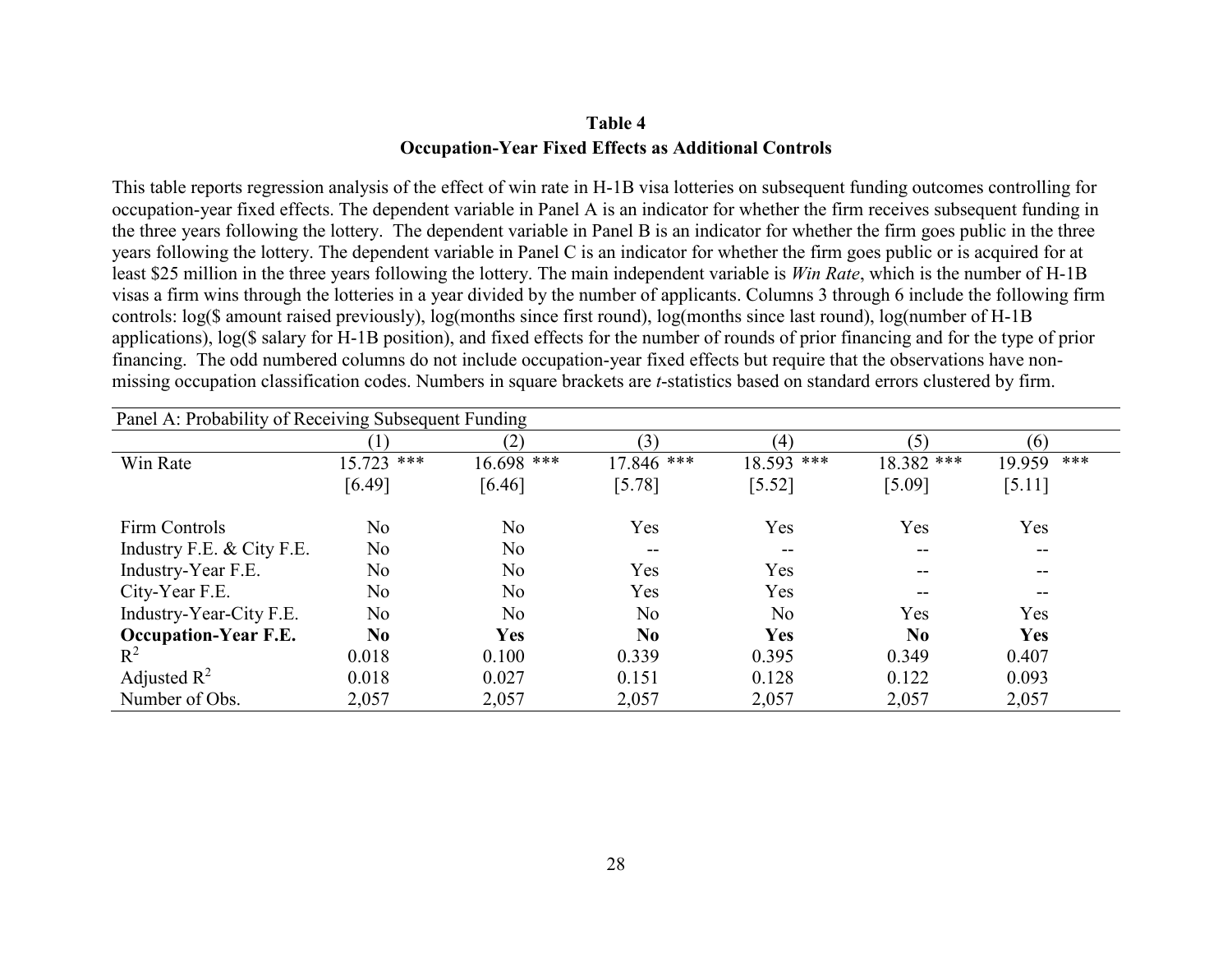| Panel B: Probability of IPO |                |                |                |                |                |               |
|-----------------------------|----------------|----------------|----------------|----------------|----------------|---------------|
|                             | (1)            | (2)            | (3)            | (4)            | (5)            | (6)           |
| Win Rate                    | $3.033$ ***    | 3.177<br>***   | $2.722$ **     | $3.166$ **     | $3.555$ ***    | ***<br>4.306  |
|                             | [2.82]         | [2.88]         | [2.11]         | [2.33]         | [2.59]         | [3.04]        |
| Firm Controls               | No             | No             | Yes            | Yes            | Yes            | Yes           |
| Industry F.E. & City F.E.   | N <sub>o</sub> | N <sub>o</sub> | $- -$          |                |                |               |
| Industry-Year F.E.          | N <sub>o</sub> | No             | Yes            | Yes            | --             |               |
| City-Year F.E.              | No             | No             | Yes            | Yes            |                |               |
| Industry-Year-City F.E.     | N <sub>o</sub> | No             | N <sub>o</sub> | N <sub>o</sub> | Yes            | Yes           |
| <b>Occupation-Year F.E.</b> | N <sub>0</sub> | Yes            | N <sub>0</sub> | Yes            | N <sub>0</sub> | Yes           |
| $R^2$                       | 0.005          | 0.083          | 0.290          | 0.370          | 0.289          | 0.387         |
| Adjusted $R^2$              | 0.005          | 0.008          | 0.087          | 0.093          | 0.041          | 0.063         |
| Number of Obs.              | 2,057          | 2,057          | 2,057          | 2,057          | 2,057          | 2,057         |
| Panel C: Successful Exit    |                |                |                |                |                |               |
|                             | (1)            | (2)            | (3)            | (4)            | (5)            | (6)           |
| Win Rate                    | $5.139$ ***    | ***<br>5.400   | $3.546*$       | $4.259$ **     | $3.846*$       | $**$<br>4.978 |
|                             | [3.10]         | [3.02]         | [1.91]         | $[2.01]$       | $[1.77]$       | $[2.01]$      |
| Firm Controls               | N <sub>o</sub> | No             | Yes            | Yes            | Yes            | Yes           |
| Industry F.E. & City F.E.   | N <sub>o</sub> | No             |                |                |                |               |
| Industry-Year F.E.          | N <sub>o</sub> | No             | Yes            | Yes            | --             |               |
| City-Year F.E.              | No             | No             | Yes            | Yes            | --             | --            |
| Industry-Year-City F.E.     | N <sub>o</sub> | No             | No             | No             | Yes            | Yes           |
| <b>Occupation-Year F.E.</b> | N <sub>0</sub> | Yes            | N <sub>0</sub> | Yes            | N <sub>0</sub> | Yes           |
| $R^2$                       | 0.006          | 0.091          | 0.294          | 0.368          | 0.293          | 0.368         |
| Adjusted $R^2$              | 0.006          | 0.017          | 0.092          | 0.090          | 0.047          | 0.034         |
| Number of Obs.              | 2,057          | 2,057          | 2,057          | 2,057          | 2,057          | 2,057         |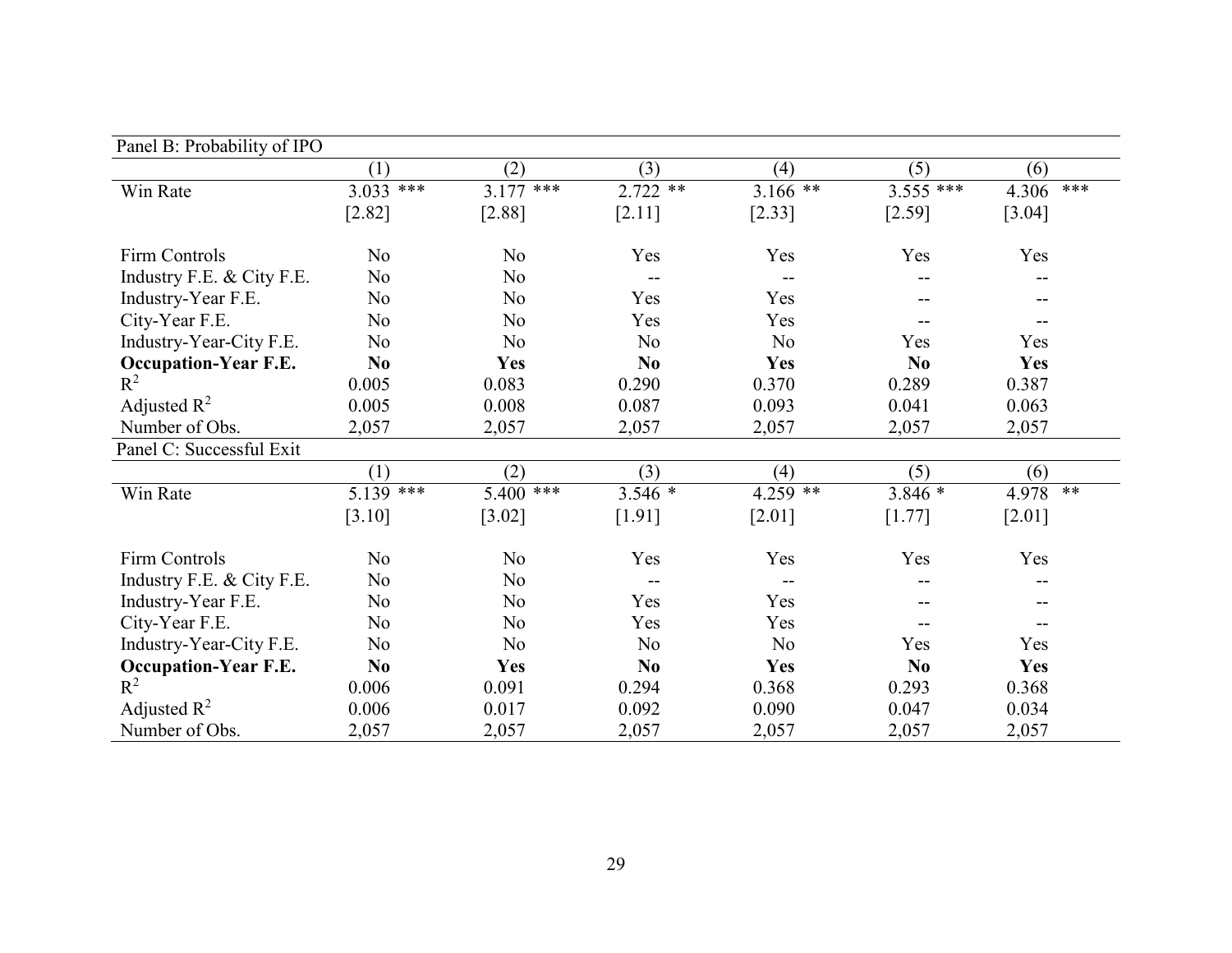### **Table 5 Win Rate and Patenting Outcomes**

This table reports regression analysis of the effect of win rate in H-1B visa lotteries on patenting outcomes. For Panels A through E the dependent variable are, respectively: *Any Patent*, log(1 + *Number of Patents*), log(1 + *Adjusted Number of Patents*), log(1 + *Number of Adjusted Citations*), and log(1 + *Average Number of Adjusted Citations*). All dependent variables are measured over the three years following the lottery. The main independent variable is *Win Rate*, which is the number of H-1B visas a firm wins through the lotteries in a year divided by the number of applicants. Columns 2 through 5 include the following firm controls: log(\$ amount raised previously), log(months since first round), log(months since last round), log(number of H-1B applications), log(\$ salary for H-1B position), and fixed effects for the number of rounds of prior financing and for the type of prior financing. All columns include the patent activity of the firm over the three years prior to the lottery as a control (i.e., a lag of the dependent variable as defined in that specification), because past patenting activity is a strong predictor of future activity. Numbers in square brackets are *t*-statistics based on standard errors clustered by firm.

| Panel A: Any Patents                   |                |                |             |                |             |
|----------------------------------------|----------------|----------------|-------------|----------------|-------------|
| Win Rate                               | $0.066$ ***    | $0.059$ ***    | $0.062$ *** | $0.067$ ***    | $0.081$ *** |
|                                        | [3.65]         | [3.34]         | [3.27]      | [2.97]         | [3.07]      |
| $R^2$                                  | 0.341          | 0.369          | 0.469       | 0.478          | 0.492       |
| Adjusted $\mathbb{R}^2$                | 0.340          | 0.360          | 0.397       | 0.355          | 0.337       |
|                                        |                |                |             |                |             |
| Panel B: $log(1 + Number of Patterns)$ |                |                |             |                |             |
| Win Rate                               | $0.159$ ***    | ***<br>0.150   | $0.153$ *** | $0.185$ ***    | $0.199$ *** |
|                                        | [4.43]         | [4.39]         | [4.10]      | [4.24]         | [4.18]      |
| $R^2$                                  | 0.600          | 0.625          | 0.679       | 0.676          | 0.682       |
| Adjusted $R^2$                         | 0.599          | 0.620          | 0.635       | 0.600          | 0.585       |
|                                        |                |                |             |                |             |
| Firm Controls                          | N <sub>o</sub> | Yes            | Yes         | Yes            | Yes         |
| Year F.E.                              | N <sub>o</sub> | Yes            | Yes         | --             | --          |
| Industry & City F.E.                   | No             | N <sub>o</sub> | Yes         |                | --          |
| Industry-Year F.E.                     | No             | No             | No          | Yes            |             |
| City-Year F.E.                         | N <sub>o</sub> | No             | No          | Yes            |             |
| Industry-Year-City F.E.                | No             | No             | No.         | N <sub>o</sub> | Yes         |
| Number of Obs.                         | 2,800          | 2,800          | 2,800       | 2,800          | 2,800       |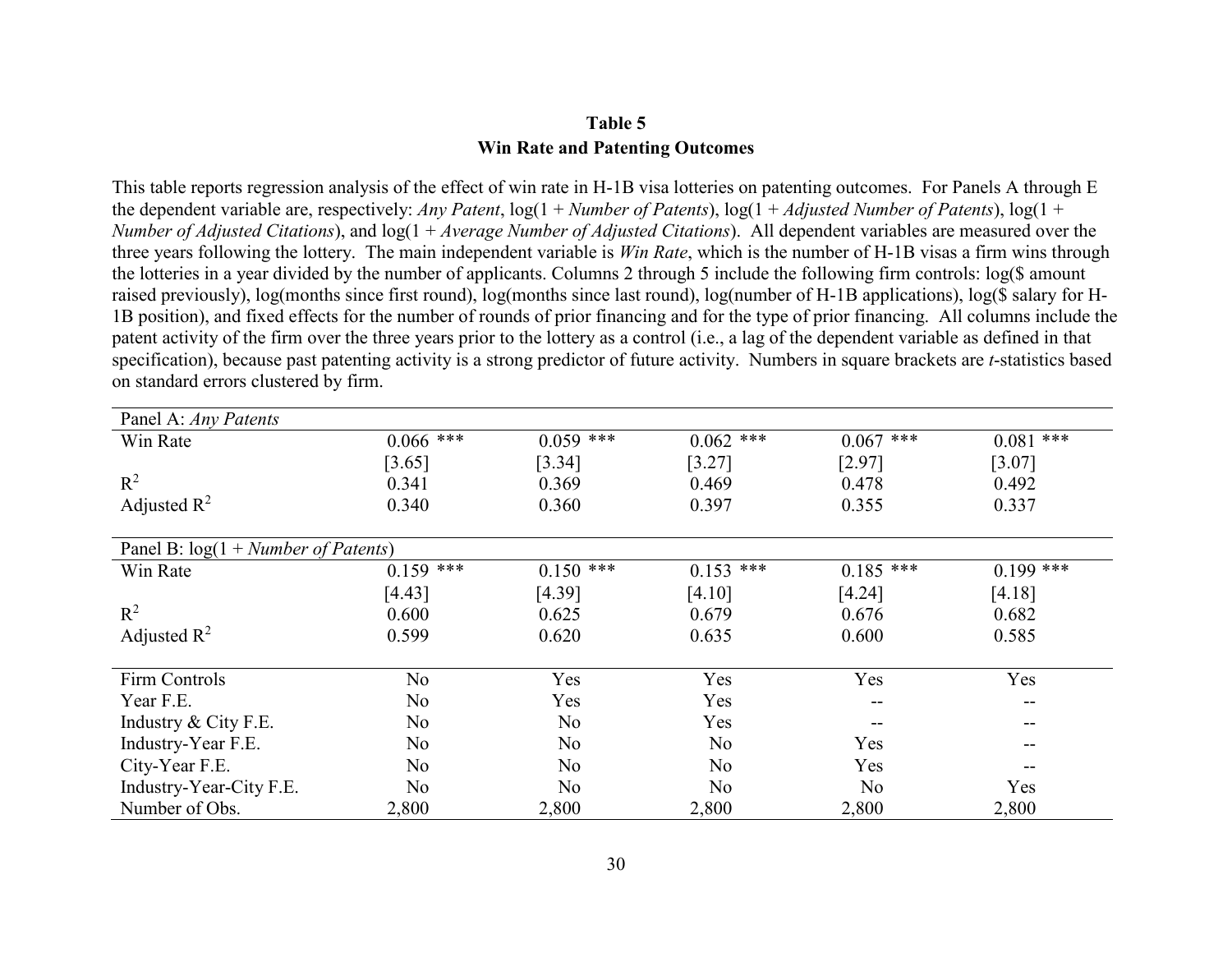| Panel C: $log(1 + Adjusted Number of Patterns)$          |             |             |                |             |             |
|----------------------------------------------------------|-------------|-------------|----------------|-------------|-------------|
| Win Rate                                                 | $0.086$ *** | $0.084$ *** | $0.086$ ***    | $0.106$ *** | $0.104$ *** |
|                                                          | [4.41]      | [4.50]      | [4.18]         | [4.51]      | [4.47]      |
| $R^2$                                                    | 0.635       | 0.659       | 0.701          | 0.688       | 0.699       |
| Adjusted $R^2$                                           | 0.635       | 0.630       | 0.660          | 0.614       | 0.607       |
| Panel D: $log(1 + Number of Adjusted Citations)$         |             |             |                |             |             |
| Win Rate                                                 | $0.127$ *** | $0.120$ *** | 0.127<br>***   | $0.183$ *** | $0.175$ *** |
|                                                          | [3.86]      | [3.89]      | [3.57]         | [4.49]      | [4.09]      |
| $R^2$                                                    | 0.613       | 0.633       | 0.681          | 0.691       | 0.706       |
| Adjusted $R^2$                                           | 0.613       | 0.628       | 0.638          | 0.618       | 0.616       |
|                                                          |             |             |                |             |             |
| Panel E: $log(1 + Average Number of Adjusted Citations)$ |             |             |                |             |             |
| Win Rate                                                 | $0.023$ **  | $0.020*$    | $0.022$ *      | $0.037$ **  | $0.036**$   |
|                                                          | $[2.01]$    | [1.77]      | [1.69]         | [2.39]      | $[2.05]$    |
| $R^2$                                                    | 0.484       | 0.496       | 0.567          | 0.588       | 0.592       |
| Adjusted $R^2$                                           | 0.484       | 0.489       | 0.507          | 0.490       | 0.467       |
|                                                          |             |             |                |             |             |
| Firm Controls                                            | No          | Yes         | Yes            | Yes         | Yes         |
| Year F.E.                                                | No          | Yes         | Yes            |             |             |
| Industry & City F.E.                                     | No          | No          | Yes            |             |             |
| Industry-Year F.E.                                       | No          | No          | N <sub>o</sub> | Yes         |             |
| City-Year F.E.                                           | No          | No          | No             | Yes         | --          |
| Industry-Year-City F.E.                                  | No          | No          | N <sub>o</sub> | No          | Yes         |
| Number of Obs.                                           | 2,800       | 2,800       | 2,800          | 2,800       | 2,800       |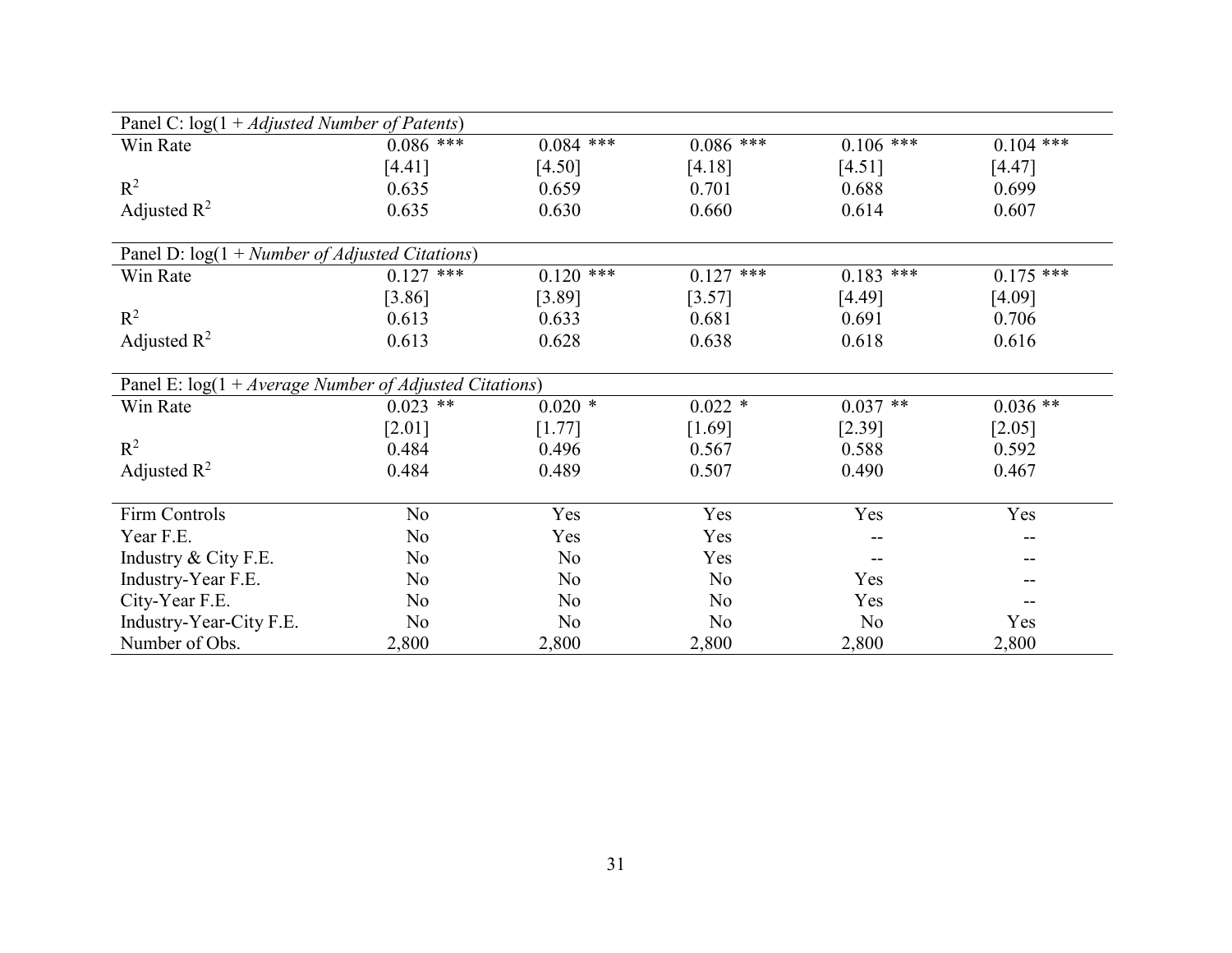# **Internet Appendix Table 1 Robustness Test: Using Four Digit NAICS Code for Fixed Effects**

This table reports regression analysis of the effect of win rate in H-1B visa lotteries on subsequent funding outcomes controlling for occupation-year fixed effects. The dependent variable in Panel A is an indicator for whether the firm receives subsequent funding in the three years following the lottery. The dependent variable in Panel B is an indicator for whether the firm goes public in the three years following the lottery. The dependent variable in Panel C is an indicator for whether the firm goes public or is acquired for at least \$25 million in the three years following the lottery. The main independent variable is *Win Rate*, which is the number of H-1B visas a firm wins through the lotteries in a year divided by the number of applicants. In this table, the Industry fixed effect is based on four-digit NAICS code, otherwise the specifications are similar to those reported in Tables 2 and 3. All columns include the following firm controls: log(\$ amount raised previously), log(months since first round), log(months since last round), log(number of H-1B applications), log(\$ salary for H-1B position), and fixed effects for the number of rounds of prior financing and for the type of prior financing. Numbers in square brackets are *t*-statistics based on standard errors clustered by firm.

| Panel A: Firm Receives Additional Venture Capital Funding in Next Three Years |                |                |            |
|-------------------------------------------------------------------------------|----------------|----------------|------------|
| Win Rate                                                                      | ***<br>16.693  | ***<br>20.182  | 20.390 *** |
|                                                                               | [7.17]         | $[7.08]$       | [5.66]     |
| Firm Controls                                                                 | Yes            | Yes            | Yes        |
| Year F.E.                                                                     | Yes            | --             |            |
| Industry & City F.E.                                                          | Yes            | --             |            |
| Industry-Year F.E.                                                            | N <sub>o</sub> | Yes            |            |
| City-Year F.E.                                                                | No             | Yes            | --         |
| Industry-Year-City F.E.                                                       | No             | N <sub>o</sub> | Yes        |
| $R^2$                                                                         | 0.314          | 0.375          | 0.384      |
| Adjusted $R^2$                                                                | 0.198          | 0.175          | 0.151      |
| Number of Obs.                                                                | 2,800          | 2,800          | 2,800      |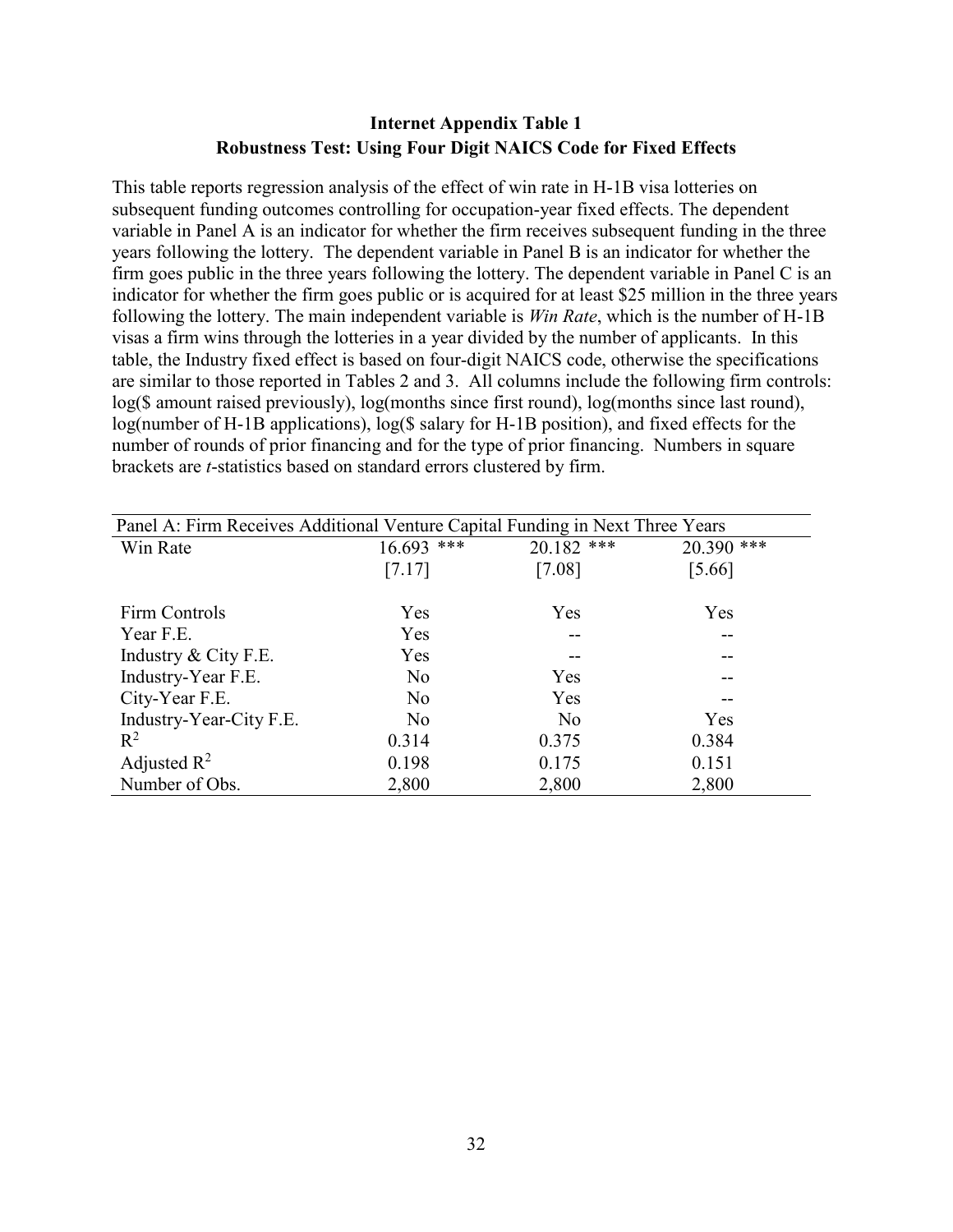| Panel B: Firm has IPO in Next Three Years |                |                |          |  |  |  |  |
|-------------------------------------------|----------------|----------------|----------|--|--|--|--|
| Win Rate                                  | $3.708$ ***    | $***$<br>3.697 | 3.999 ** |  |  |  |  |
|                                           | [3.43]         | [2.77]         | $[2.42]$ |  |  |  |  |
|                                           |                |                |          |  |  |  |  |
| Firm Controls                             | Yes            | Yes            | Yes      |  |  |  |  |
| Year F.E.                                 | Yes            |                |          |  |  |  |  |
| Industry & City F.E.                      | Yes            |                |          |  |  |  |  |
| Industry-Year F.E.                        | N <sub>o</sub> | Yes            |          |  |  |  |  |
| City-Year F.E.                            | No             | Yes            |          |  |  |  |  |
| Industry-Year-City F.E.                   | N <sub>o</sub> | N <sub>o</sub> | Yes      |  |  |  |  |
| $R^2$                                     | 0.206          | 0.290          | 0.324    |  |  |  |  |
| Adjusted $R^2$                            | 0.071          | 0.063          | 0.068    |  |  |  |  |
| Number of Obs.                            | 2,800          | 2,800          | 2,800    |  |  |  |  |
| Panel C: Successful Exit                  |                |                |          |  |  |  |  |
| Win Rate                                  | $***$<br>4.574 | ***<br>4.716   | $4.270*$ |  |  |  |  |
|                                           | $[3.01]$       | [2.61]         | [1.96]   |  |  |  |  |
| <b>Firm Controls</b>                      | Yes            | Yes            | Yes      |  |  |  |  |
| Year F.E.                                 | Yes            |                |          |  |  |  |  |
| Industry & City F.E.                      | Yes            |                |          |  |  |  |  |
| Industry-Year F.E.                        | No             | Yes            |          |  |  |  |  |
| City-Year F.E.                            | N <sub>o</sub> | Yes            |          |  |  |  |  |
| Industry-Year-City F.E.                   | N <sub>o</sub> | N <sub>o</sub> | Yes      |  |  |  |  |
| $\mathbb{R}^2$                            | 0.253          | 0.313          | 0.339    |  |  |  |  |
| Adjusted $\mathbb{R}^2$                   | 0.127          | 0.093          | 0.089    |  |  |  |  |
| Number of Obs.                            | 2,800          | 2,800          | 2,800    |  |  |  |  |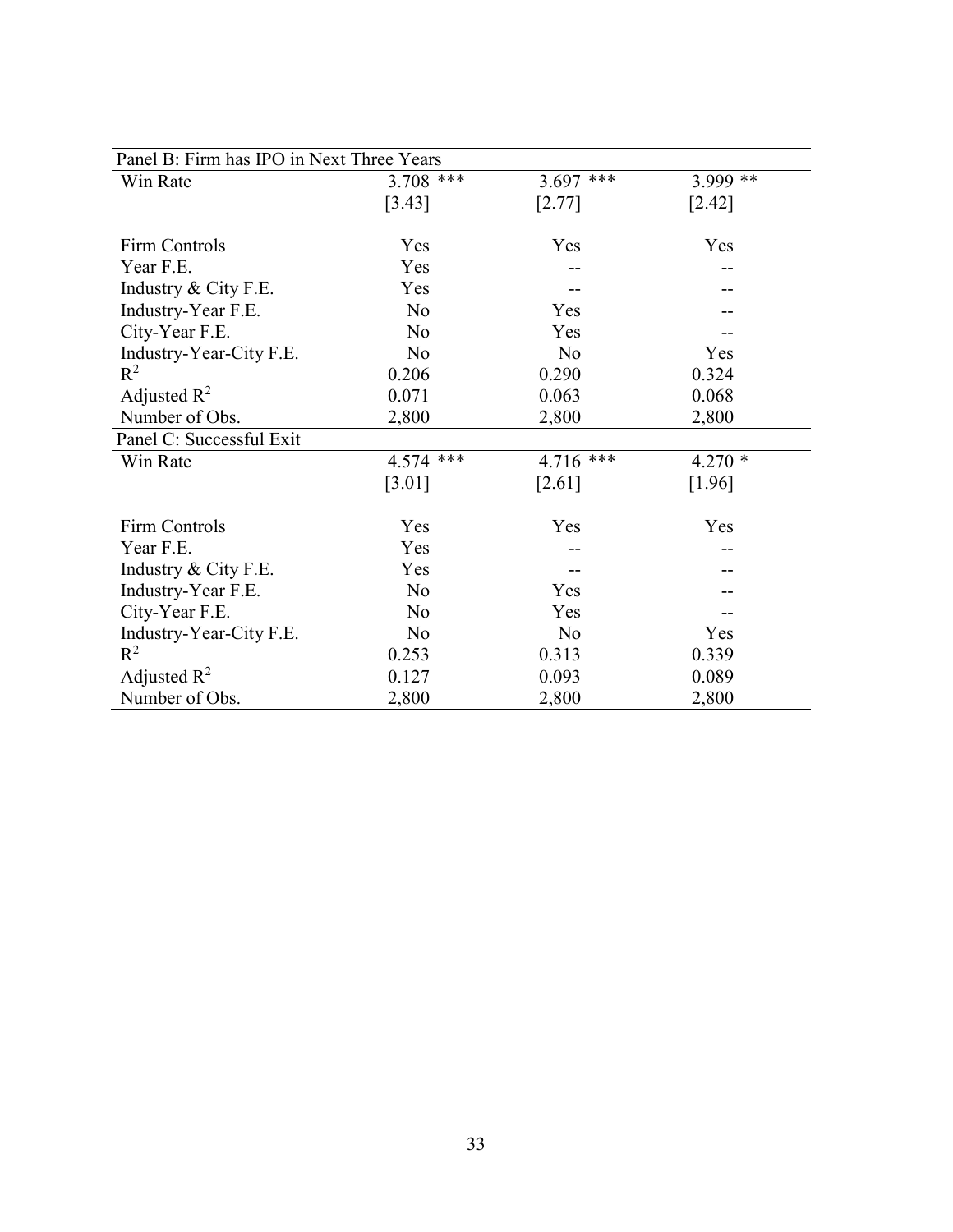### **Internet Appendix Table 2 Patents Results Using Only Data from the 2008 and 2009 Fiscal Years**

This table reports regression analysis of the effect of win rate in H-1B visa lotteries on patenting outcomes. In this table, the sample includes only observations for the 2008 and 2009 government fiscal year visa lotteries. For Panels A through E the dependent variable are, respectively: *Any Patent*, log(1 + *Number of Patents*), log(1 + *Adjusted Number of Patents*), log(1 + *Number of Adjusted Citations*), and log(1 + *Average Number of Adjusted Citations*). All dependent variables are measured over the three years following the lottery. The main independent variable is *Win Rate*, which is the number of H-1B visas a firm wins through the lotteries in a year divided by the number of applicants. Columns 2 through 5 include the following firm controls: log(\$ amount raised previously), log(months since first round), log(months since last round), log(number of H-1B applications), log(\$ salary for H-1B position), and fixed effects for the number of rounds of prior financing and for the type of prior financing. All columns include the patent activity of the firm over the three years prior to the lottery as a control (i.e., a lag of the dependent variable as defined in that specification), because past patenting activity is a strong predictor of future activity. Numbers in square brackets are *t*-statistics based on standard errors clustered by firm.

| Panel A: Any Patents                  |                |                |             |                |             |
|---------------------------------------|----------------|----------------|-------------|----------------|-------------|
| Win Rate                              | $0.092$ ***    | $0.086$ ***    | $0.090$ **  | $0.111$ **     | 0.091       |
|                                       | $[2.72]$       | $[2.62]$       | [2.25]      | [2.23]         | [1.53]      |
| $R^2$                                 | 0.307          | 0.333          | 0.484       | 0.445          | 0.469       |
| Adjusted $\mathbb{R}^2$               | 0.306          | 0.311          | 0.342       | 0.254          | 0.257       |
|                                       |                |                |             |                |             |
| Panel B: $ln(1 + number of patterns)$ |                |                |             |                |             |
| Win Rate                              | $0.254$ ***    | ***<br>0.252   | $0.302$ *** | $0.398$ ***    | $0.349$ *** |
|                                       | [3.59]         | [3.68]         | [3.63]      | [3.84]         | [3.01]      |
| $R^2$                                 | 0.588          | 0.608          | 0.699       | 0.660          | 0.674       |
| Adjusted $\mathbb{R}^2$               | 0.587          | 0.596          | 0.616       | 0.542          | 0.543       |
|                                       |                |                |             |                |             |
| Industry & City F.E.                  | No             | N <sub>o</sub> | Yes         |                | --          |
| Industry-Year F.E.                    | No             | N <sub>o</sub> | No          | Yes            | --          |
| City-Year F.E.                        | No             | N <sub>o</sub> | No.         | Yes            | --          |
| Industry-Year-City F.E.               | N <sub>o</sub> | No             | No.         | N <sub>o</sub> | Yes         |
| Number of Obs.                        | 923            | 923            | 923         | 923            | 923         |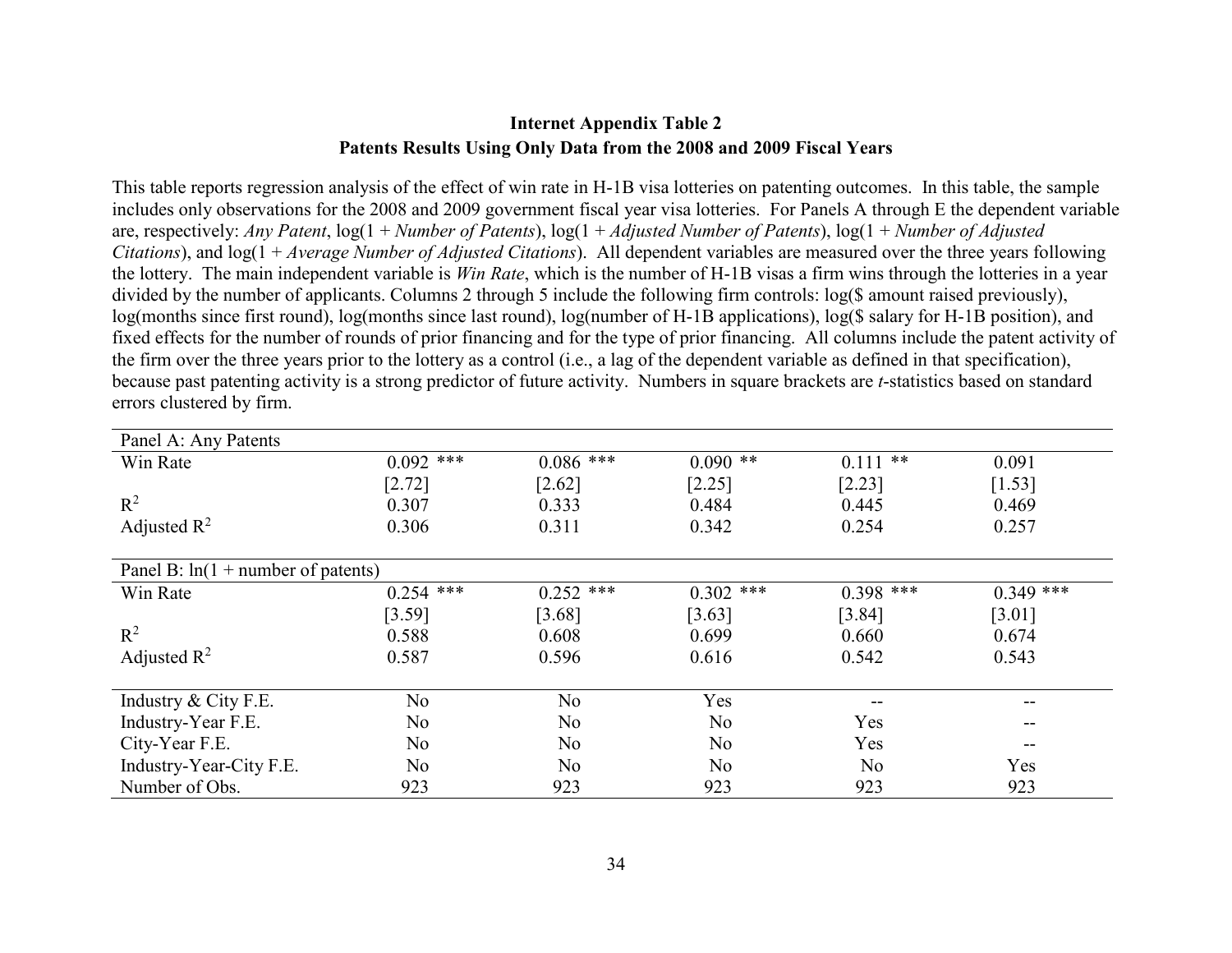| Panel C: $ln(1 + adjusted number of patterns)$          |                |                |                |                |                          |
|---------------------------------------------------------|----------------|----------------|----------------|----------------|--------------------------|
| Win Rate                                                | $0.141$ ***    | $***$<br>0.141 | 0.173<br>***   | 0.231<br>***   | $0.208$ ***              |
|                                                         | [3.75]         | [3.81]         | [3.94]         | [4.21]         | [3.51]                   |
| $R^2$                                                   | 0.650          | 0.668          | 0.733          | 0.682          | 0.694                    |
| Adjusted $R^2$                                          | 0.650          | 0.658          | 0.660          | 0.572          | 0.572                    |
|                                                         |                |                |                |                |                          |
| Firm Controls                                           | N <sub>o</sub> | Yes            | Yes            | Yes            | Yes                      |
| Year F.E.                                               | No             | Yes            | Yes            |                | $\overline{\phantom{m}}$ |
| Panel D: $ln(1 + number of adjusted citations)$         |                |                |                |                |                          |
| Win Rate                                                | $0.153$ **     | $0.160**$      | $0.248$ ***    | $0.343$ ***    | $0.318$ ***              |
|                                                         | [2.35]         | [2.48]         | [3.07]         | [3.50]         | [2.92]                   |
| $R^2$                                                   | 0.591          | 0.613          | 0.702          | 0.667          | 0.694                    |
| Adjusted $R^2$                                          | 0.590          | 0.601          | 0.620          | 0.552          | 0.571                    |
|                                                         |                |                |                |                |                          |
| Panel E: $ln(1 + average number of adjusted citations)$ |                |                |                |                |                          |
| Win Rate                                                | 0.016          | 0.018          | 0.040          | 0.050          | 0.043                    |
|                                                         | $[0.67]$       | [0.76]         | [1.33]         | $[1.32]$       | $[0.95]$                 |
| $R^2$                                                   | 0.470          | 0.487          | 0.620          | 0.591          | 0.609                    |
| Adjusted $R^2$                                          | 0.469          | 0.470          | 0.515          | 0.450          | 0.453                    |
|                                                         |                |                |                |                |                          |
| Firm Controls                                           | N <sub>o</sub> | Yes            | Yes            | Yes            | Yes                      |
| Year F.E.                                               | N <sub>o</sub> | Yes            | Yes            |                | --                       |
| Industry & City F.E.                                    | N <sub>o</sub> | N <sub>o</sub> | Yes            | --             |                          |
| Industry-Year F.E.                                      | No             | N <sub>o</sub> | No             | Yes            |                          |
| City-Year F.E.                                          | No             | N <sub>o</sub> | No             | Yes            | --                       |
| Industry-Year-City F.E.                                 | No             | No             | N <sub>o</sub> | N <sub>o</sub> | Yes                      |
| Number of Obs.                                          | 923            | 923            | 923            | 923            | 923                      |